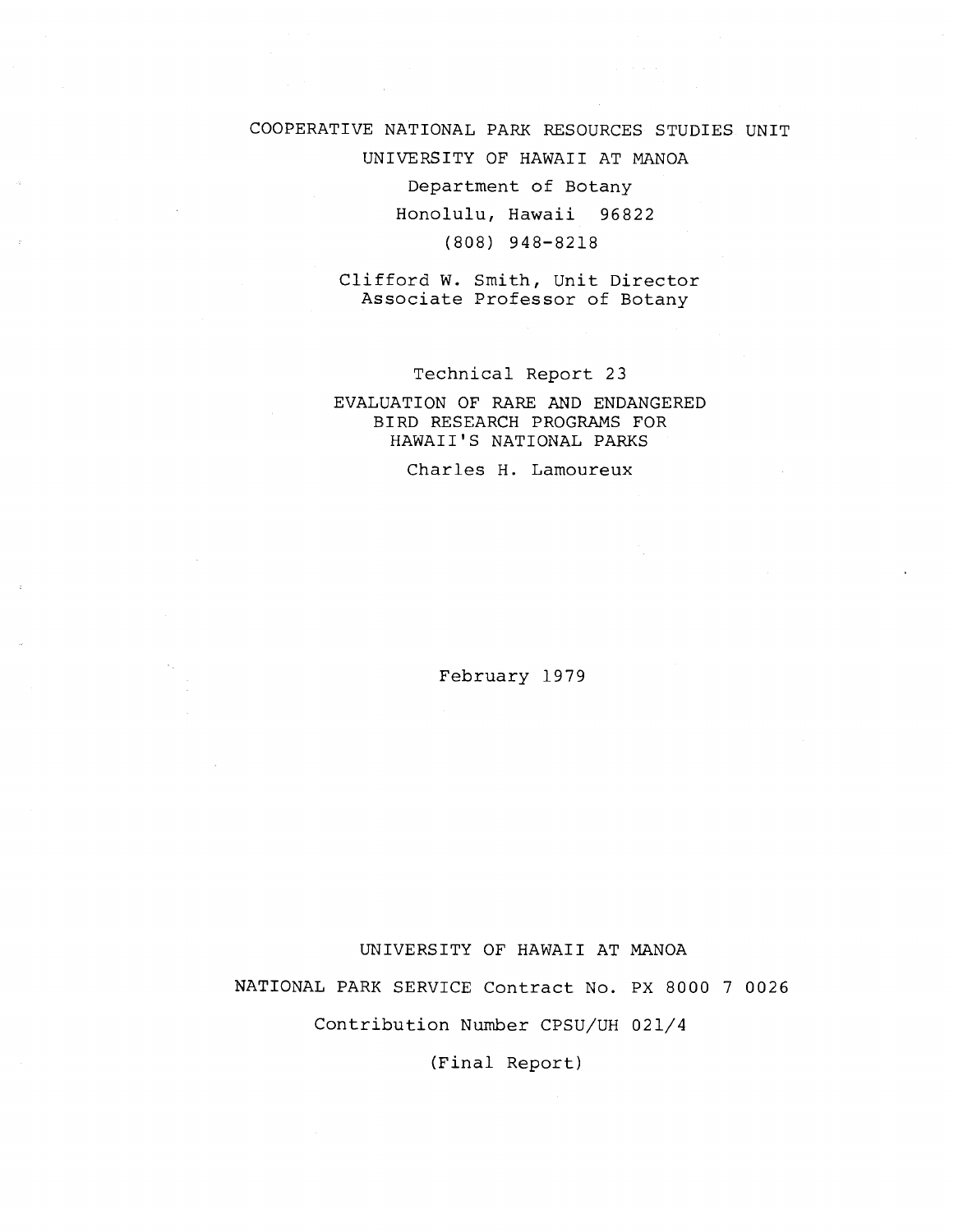# TABLE OF CONTENTS

|      | Abstract.  |         |                                                                           |   |                                 |               |                                   |              |                                                                                                                                                                                                                                   |                                                                                                                                     |                                                                                                                 |  |                                           |  | iii |
|------|------------|---------|---------------------------------------------------------------------------|---|---------------------------------|---------------|-----------------------------------|--------------|-----------------------------------------------------------------------------------------------------------------------------------------------------------------------------------------------------------------------------------|-------------------------------------------------------------------------------------------------------------------------------------|-----------------------------------------------------------------------------------------------------------------|--|-------------------------------------------|--|-----|
| Ι.   |            |         | Introduction.                                                             |   |                                 |               |                                   |              |                                                                                                                                                                                                                                   |                                                                                                                                     |                                                                                                                 |  |                                           |  | 1   |
| II.  |            |         | Review of Previous Work                                                   |   |                                 |               |                                   |              |                                                                                                                                                                                                                                   |                                                                                                                                     |                                                                                                                 |  |                                           |  | 15  |
| III. |            |         | Work on endangered birds now underway in Hawai'i .                        |   |                                 |               |                                   |              |                                                                                                                                                                                                                                   |                                                                                                                                     |                                                                                                                 |  |                                           |  | 17  |
|      |            |         | 1. Agencies involved                                                      |   |                                 |               |                                   |              |                                                                                                                                                                                                                                   |                                                                                                                                     |                                                                                                                 |  |                                           |  | 17  |
|      | 2.         |         | Recovery teams.                                                           |   |                                 |               |                                   |              |                                                                                                                                                                                                                                   |                                                                                                                                     |                                                                                                                 |  |                                           |  | 18  |
|      | 3.         |         | Research on status in the past and probable<br>causes of decline          |   |                                 |               |                                   |              | $\mathbf{r}$ . The set of the set of the set of the set of the set of the set of the set of the set of the set of the set of the set of the set of the set of the set of the set of the set of the set of the set of the set of t |                                                                                                                                     |                                                                                                                 |  | $\sim$ $\sim$ $\sim$ $\sim$ $\sim$ $\sim$ |  | 18  |
|      | 4.         |         | Research on present status and current<br>inventory                       |   | $\cdot$ $\cdot$ $\cdot$ $\cdot$ |               |                                   |              |                                                                                                                                                                                                                                   |                                                                                                                                     |                                                                                                                 |  |                                           |  | 20  |
|      | 5.         |         | Research on the factors now limiting<br>population sizes                  |   |                                 |               |                                   |              | $\begin{array}{cccccccccccccc} \bullet & \bullet & \bullet & \bullet & \bullet & \bullet & \bullet & \bullet & \bullet \end{array}$                                                                                               |                                                                                                                                     |                                                                                                                 |  |                                           |  | 20  |
| IV.  | support    |         | Research recommended for National Park Service                            | . |                                 |               |                                   |              |                                                                                                                                                                                                                                   |                                                                                                                                     |                                                                                                                 |  |                                           |  | 22  |
|      | Α.         | Ongoing |                                                                           |   |                                 |               |                                   |              |                                                                                                                                                                                                                                   |                                                                                                                                     |                                                                                                                 |  |                                           |  | 22  |
|      |            | ı.      | Research on status in the past and<br>probable causes of decline $\cdots$ |   |                                 |               |                                   |              |                                                                                                                                                                                                                                   |                                                                                                                                     |                                                                                                                 |  |                                           |  | 22  |
|      |            | 2.      | Research on present status and current<br>inventory                       |   |                                 |               |                                   |              |                                                                                                                                                                                                                                   |                                                                                                                                     |                                                                                                                 |  |                                           |  | 23  |
|      |            | 3.      | Research on the factors now limiting<br>population sizes                  |   |                                 |               |                                   | $\mathbf{r}$ | $\sim 100$ km s $^{-1}$                                                                                                                                                                                                           | $\begin{array}{cccccccccccccc} \bullet & \bullet & \bullet & \bullet & \bullet & \bullet & \bullet & \bullet & \bullet \end{array}$ |                                                                                                                 |  |                                           |  | 23  |
|      | в.         |         | Proposed.                                                                 |   |                                 |               |                                   |              |                                                                                                                                                                                                                                   |                                                                                                                                     |                                                                                                                 |  |                                           |  | 24  |
| v.   |            |         | Special Problems                                                          |   |                                 |               |                                   |              |                                                                                                                                                                                                                                   |                                                                                                                                     |                                                                                                                 |  |                                           |  | 26  |
|      | ı.         |         | The Hawaiian Crow ('Alala) $\cdots$                                       |   |                                 |               |                                   |              |                                                                                                                                                                                                                                   |                                                                                                                                     |                                                                                                                 |  |                                           |  | 26  |
|      | 2.         |         | Development of facilities for captive<br>propagation of endangered birds  |   |                                 |               |                                   |              |                                                                                                                                                                                                                                   |                                                                                                                                     | .                                                                                                               |  |                                           |  | 26  |
|      |            |         | Acknowledgements                                                          |   |                                 |               | <b>Contract Contract Contract</b> |              | . <i>. .</i> .                                                                                                                                                                                                                    |                                                                                                                                     |                                                                                                                 |  |                                           |  | 29  |
|      |            |         | Literature Cited                                                          |   |                                 | $\sim$ $\sim$ |                                   |              |                                                                                                                                                                                                                                   |                                                                                                                                     | $\begin{array}{cccccccccccccc} \bullet & \bullet & \bullet & \bullet & \bullet & \bullet & \bullet \end{array}$ |  |                                           |  | 30  |
|      | Appendix 1 |         |                                                                           |   |                                 |               |                                   |              |                                                                                                                                                                                                                                   |                                                                                                                                     |                                                                                                                 |  |                                           |  | 33  |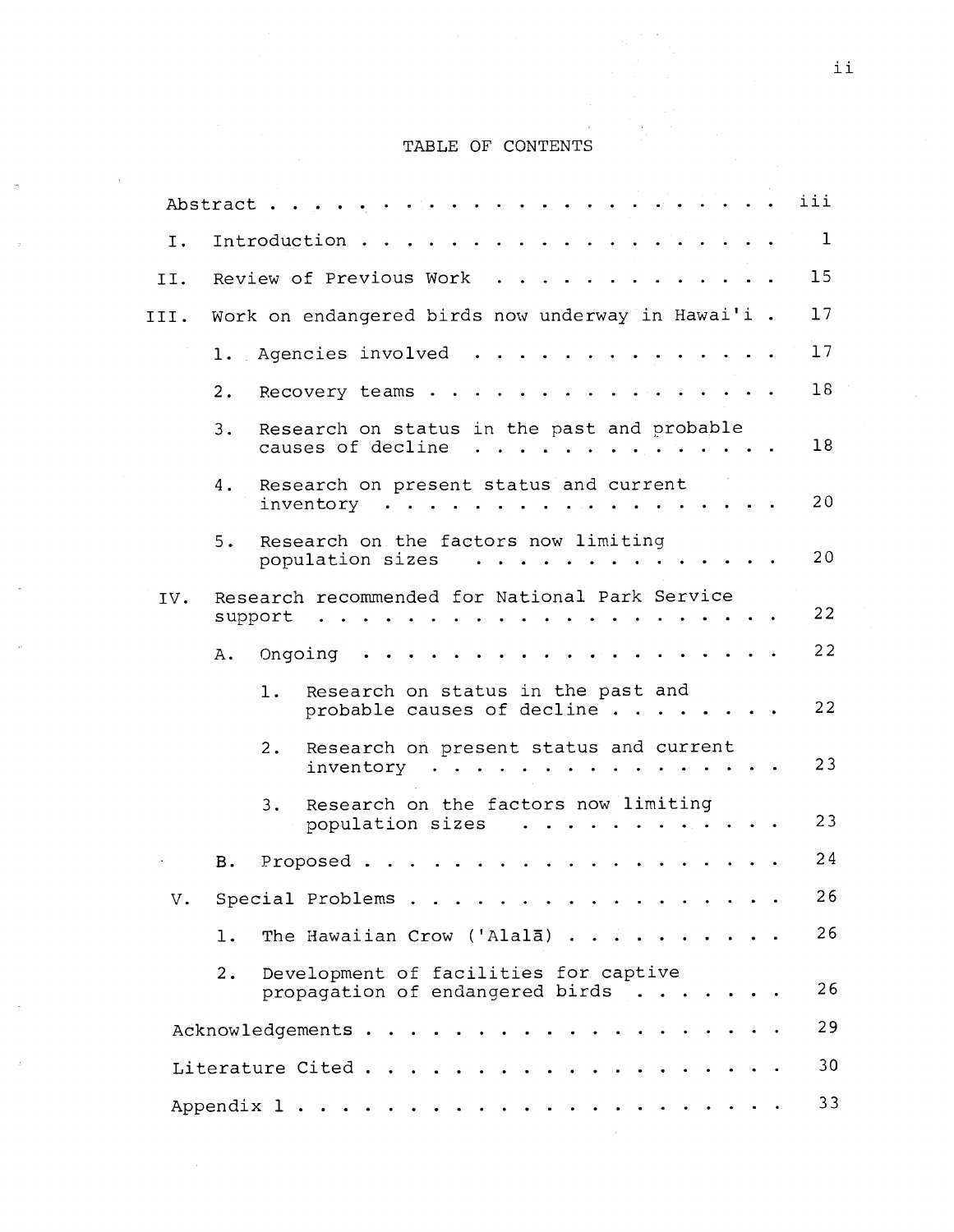#### ABSTRACT

The objective of this project was to formulate a plan for a comprehensive research program to study the rare and endangered birds found in Hawai'i's national parks, with emphasis on the research needed to develop sound resource management policies.

Ongoing research is described and the additional research needed to develop a comprehensive program is identified. Suggestions are offered for meeting these research needs, and the appropriate role of the National Park Service in supporting such research is discussed.

Two problems of special concern to the National Park Service are addressed:

- It is recommended that one or more NPS representatives in  $\mathbf{1}$ . Hawai'i be appointed to the Fish and Wildlife Service recovery team for the Hawaiian Crow, since Hawaii Volcanoes National Park should be involved in the recovery program.
- It seems unlikely that large-scale propagation projects,  $2.$ involving captive breeding populations with subsequent release of offspring, will play a significant role in the preservation of endangered Hawaiian birds, especially the honeycreeper. Therefore, it is recommended that NPS resources not be used for construction of extensive facilities for captive propagation projects.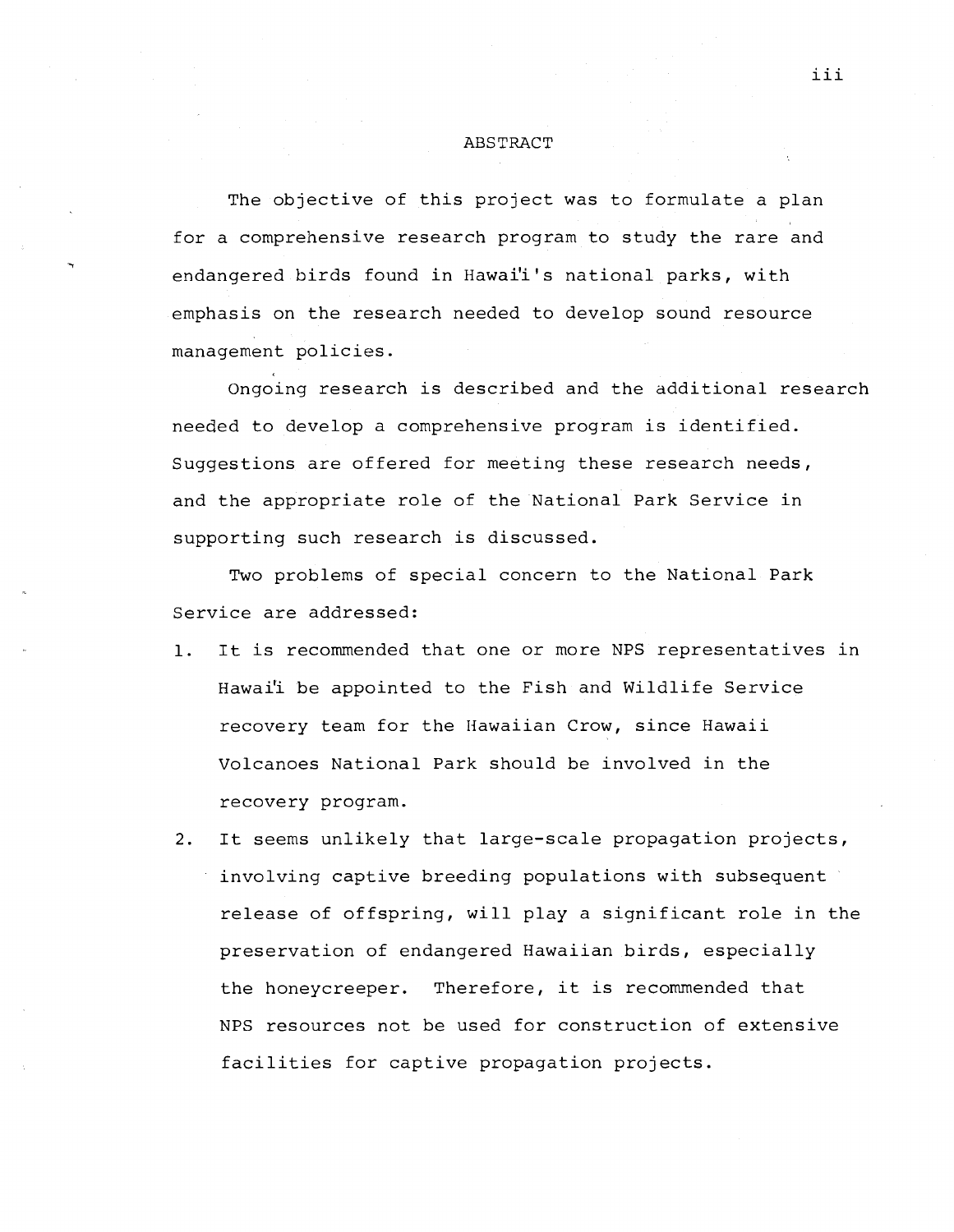### I. INTRODUCTION

The National Park Service (NPS) has had a long-standing interest in research on endemic Hawaiian birds, and has supported such research at least as far back as the early 1940's when Paul Baldwin was an NPS employee working at what is now Hawaii Volcanoes National Park (Baldwin 1953). With increasing awareness of the need for protection of endangered species by both government and the private sector, special interest has been generated in recent years in studies of endangered species, and in 1974 Banko and Baker (Hawaii Volcanoes National Park 1974) proposed that a research station be established in Hawaii Volcanoes National Park to study Hawaiian endangered birds. The current situation regarding endangered species of birds in Hawai'i, and particularly in national parks in Hawai'i, is summarized in Tables 1-3, and suggests that the NPS has a major role to play in this matter.

Recognition of the rare and endangered birds in Hawaiian national parks led to the realization that these animals presented an especially difficult situation for the resource managers. Their position was made even more difficult by changing endangered species legislation and regulations. Although the legal situation is still in a state of flux, the general outlines are clear, and it is evident that resource management policies will have to be directed strongly toward the protection of endangered species and the critical habitats in which they occur. Yet at present in Hawai'i

 $\mathbf{1}$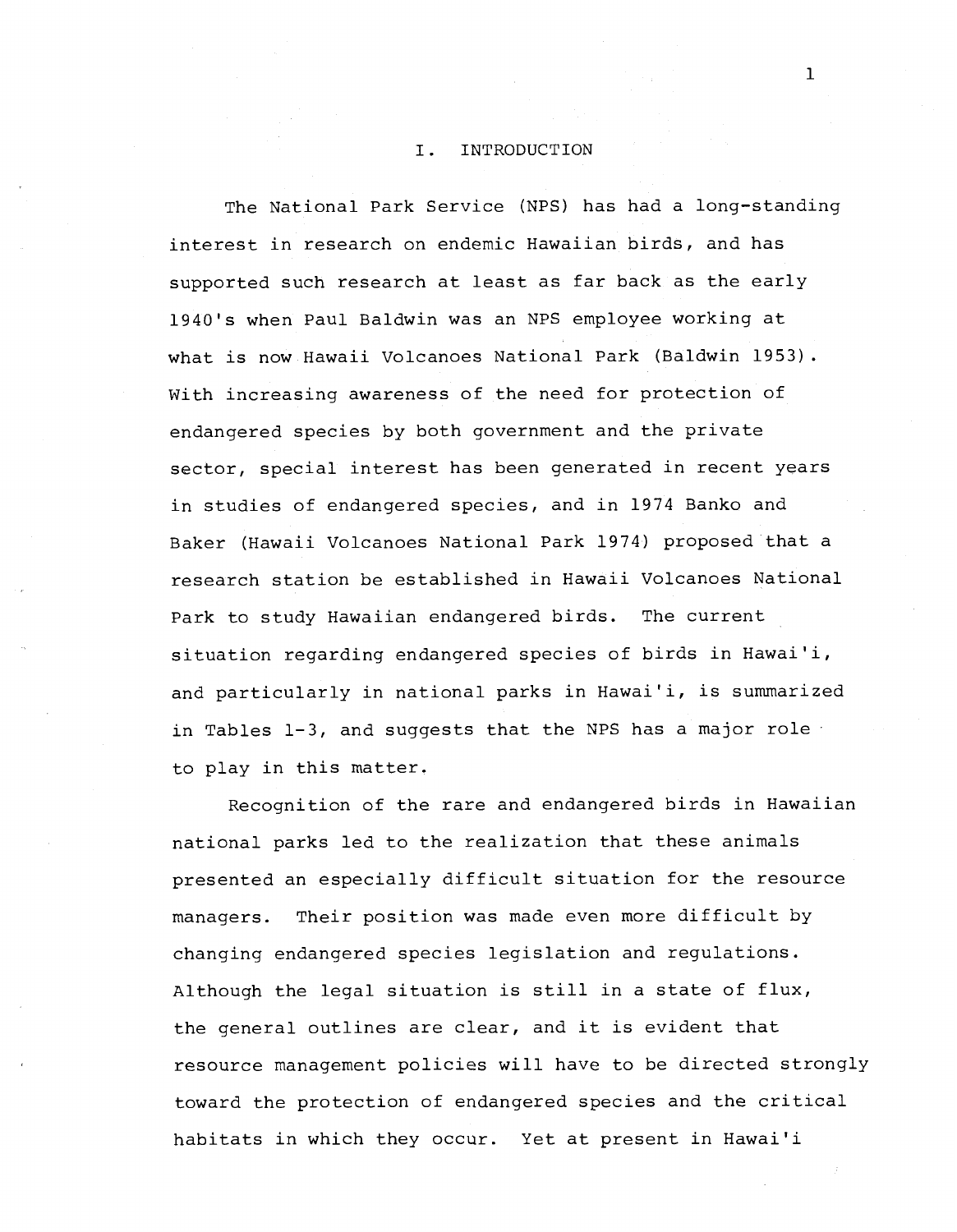| Family/Common                 | Name                                                            | Name<br>cientific<br>U)                                                                      | Status                                                                           | Distribution                                                                                                      |
|-------------------------------|-----------------------------------------------------------------|----------------------------------------------------------------------------------------------|----------------------------------------------------------------------------------|-------------------------------------------------------------------------------------------------------------------|
| ENDEMICS:                     | families<br>Eleven                                              | species<br>$\frac{4}{4}$<br>containing                                                       | (with subspecies,                                                                | taxa)<br>57<br>total of<br>٢Q                                                                                     |
| ANATIDAE<br>$+$<br>$\ast$     | Nēnē (Hawaiian Goose)                                           | sandvicensis<br>Branta                                                                       | ENDANGERED                                                                       | Maui<br>introduced<br>Hawai'i,                                                                                    |
|                               | Koloa (Hawaiian Duck)                                           | $wyvi$ liana<br>Anas                                                                         | ENDANGERED                                                                       | and Kaho'olawe;<br>islands<br>Originally all main<br>except Lana'i and Ka<br>only<br>now Kaua'i                   |
| Laysan Duck                   |                                                                 | lays an en size<br>Anas                                                                      | ENDANGERED                                                                       | Laysan                                                                                                            |
| ACCIPITRIDAE<br>×             | 'Io (Hawaiian Hawk)                                             | solitarius<br>Butec                                                                          | ENDANGERED                                                                       | ⊶<br>Hawai'                                                                                                       |
| Laysan<br>RALLIDAE            | Rai1                                                            | palmeri<br>Porzanula                                                                         | EXTINCT                                                                          | Laysan; introduced Midway,<br>where established until<br>rats<br>$\frac{4}{5}$<br>release                         |
| Hawaiian Rail                 |                                                                 | Pennula sandwicensis                                                                         | EXTINCT                                                                          | and Moloka'i<br>Hawai'i                                                                                           |
|                               | Hawaiian Gallinule                                              | Gallinula chloropus<br>sandvicensis                                                          | ENDANGERED                                                                       | except Ni'ihau and Lana'i;<br>all main islands<br>and<br>now Kaua'i, O'ahu,<br>Formerly<br>Moloka'i               |
| Endangered Species<br>SOURCE: | as modified and reprinted in<br>Technical<br>Modified from D.B. | Special Report:<br>Vol.<br>$\overline{\text{Vol}}$ .<br>'Elepaio<br>Bulletin,<br>Marshall,   | 17 Report: Birds of Hawa:<br>1, No. 5, Nov. 1976. US<br>37, No. 10, pp. 108-109, | Service,<br>Supplement to<br>h and Wildlife<br>, April 1977.<br>April<br>$Hau\alpha i i$ . S<br>. US Fish<br>122, |
| $\ddot{\phantom{1}}$<br>NOTE: | Column at left margin represents                                | = Currently known to occur in Hawaii Volcanoes National Park.<br>presence in National Parks: |                                                                                  |                                                                                                                   |

 $\mathbf{I}$ 

**kw Currently known to occur in Haleakala National Park.** 

 $\overline{c}$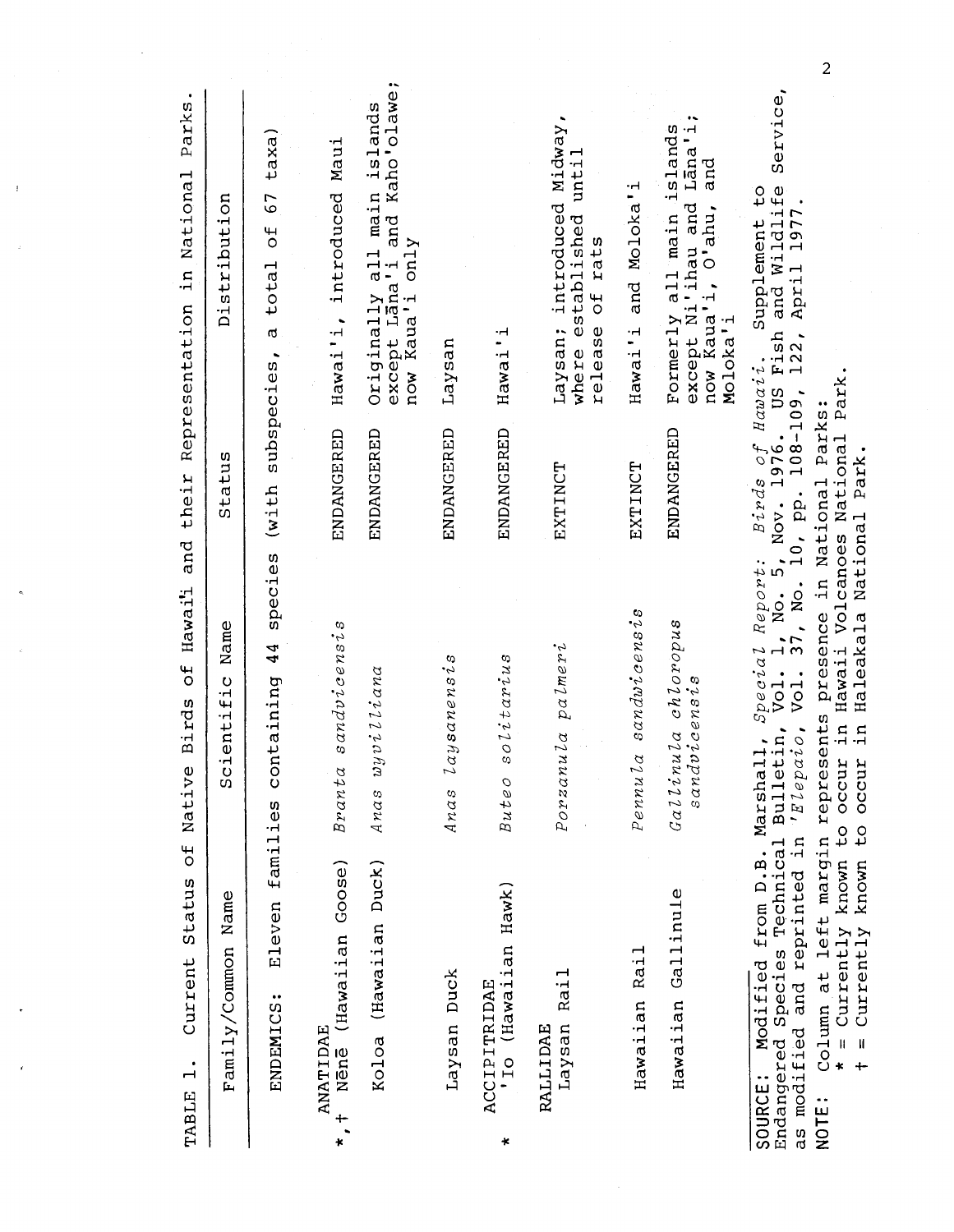# TABLE 1--Continued

| Family/Common Name                                      | Scientific Name                   | Status         | Distribution                                           |
|---------------------------------------------------------|-----------------------------------|----------------|--------------------------------------------------------|
| RALLIDAE<br>Hawaiian Coot                               | Fulica americana alai             | ENDANGERED     | All main islands except<br>Lana'i                      |
| RECURVIROSTRIDAE<br>Hawaiian Stilt                      | Himantopus himantopus<br>knudseni | ENDANGERED     | Ni'ihau, Kaua'i, O'ahu,<br>Moloka'i, Maui, and Hawai'i |
| STRIGIDAE<br>*, + Pueo (Short-eared<br>0w1)             | Asio flammeus<br>sandwichensis    |                | All main islands                                       |
| CORVIDAE<br>$\star$<br>'Alalā<br>(Hawaiian<br>$Crow)^1$ | Corvus tropicus                   | ENDANGERED     | Hawai'i                                                |
| TURDIDAE<br>'Amaui (Hawaiian<br>Thrush)                 | Phaeornis obscurus                |                |                                                        |
| 'Amaui O'ahu race                                       | $P. o.$ $oahuensis$               | EXTINCT        | $O$ 'ahu                                               |
| Oloma'o Lana'i race                                     | P.o. lanaiensis                   | <b>EXTINCT</b> | Lana'i                                                 |
| Oloma'o Moloka'i race                                   | $P.o.$ rutha                      | ENDANGERED     | Moloka'i                                               |
| Kāma'o Kaua'i race<br>(large Kaua'i Thrush)             | P.o. myadestina                   | ENDANGERED     | Kaua'i                                                 |
| 'Oma'o Hawai'i race<br>$\star$                          | $P. o.$ obscurus                  |                | Hawai'i<br>$\omega$                                    |
| Puaiohi (Small Kaua'i<br>Thrush)                        | P. palmeri                        | ENDANGERED     | Kaua'i                                                 |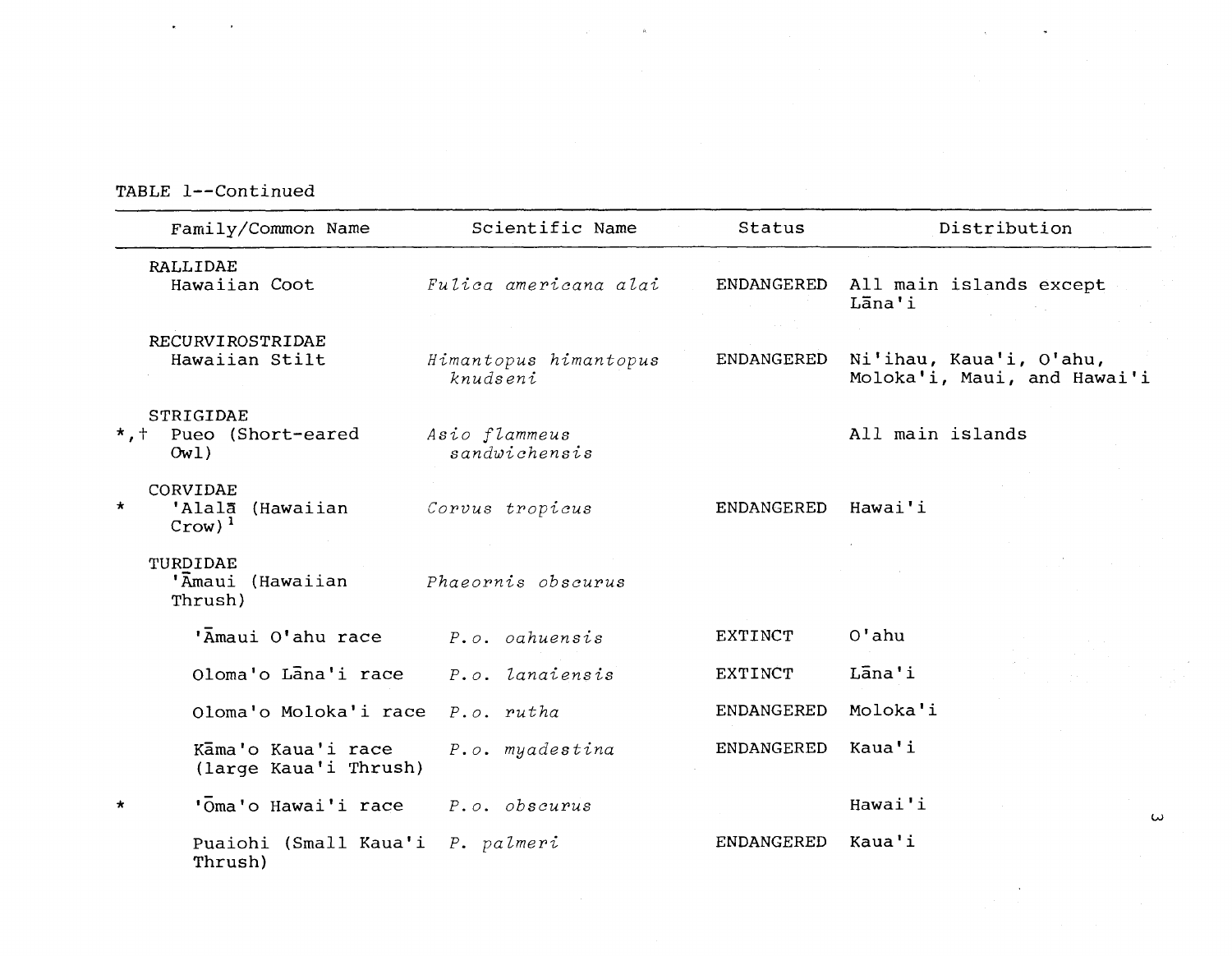TABLE 1--Continued

|         | Family/Common Name               | Scientific Name                       | Status            | Distribution |
|---------|----------------------------------|---------------------------------------|-------------------|--------------|
|         | SYLVIIDAE<br>Laysan Millerbird   | Acrocephalus familiaris<br>familiaris | EXTINCT           | Laysan       |
|         | Nihoa Millerbird                 | Acrocephalus familiaris<br>kingi      | <b>ENDANGERED</b> | Nihoa        |
|         | MUSCICAPIDAE<br>'Elepaio         | Chasiempis sandwichensis              |                   |              |
|         | Kaua'i race                      | $c.s.$ sclateri                       |                   | Kaua'i       |
|         | O'ahu race                       | $c.s.$ gay $i$                        |                   | $0'$ ahu     |
| $\star$ | Hawai'i race                     | $c.s.$ sandwichensis                  |                   | Hawai'i      |
|         | MELIPHAGIDAE<br>Kaua'i 'O'O      | Moho braccatus                        | ENDANGERED        | Kaua'i       |
|         | $0'$ ahu ' $\bar{0}$ ' $\bar{0}$ | Moho apicalis                         | EXTINCT           | $0'$ ahu     |
|         | Moloka'i '0' <sup>o</sup>        | Moho bishopi                          | EXTINCT           | Moloka'i     |
|         | Hawai'i 'O'O                     | Moho nobilis                          | <b>EXTINCT</b>    | Hawai'i      |
|         | Kioea                            | Chaetoptila angustipluma              | EXTINCT           | Hawai'i      |
|         | DREPANIDIDAE<br>'Amakihi         | Loxops virens                         |                   |              |
|         | Kaua'i race                      | L.v. stejnegeri                       |                   | Kaua'i       |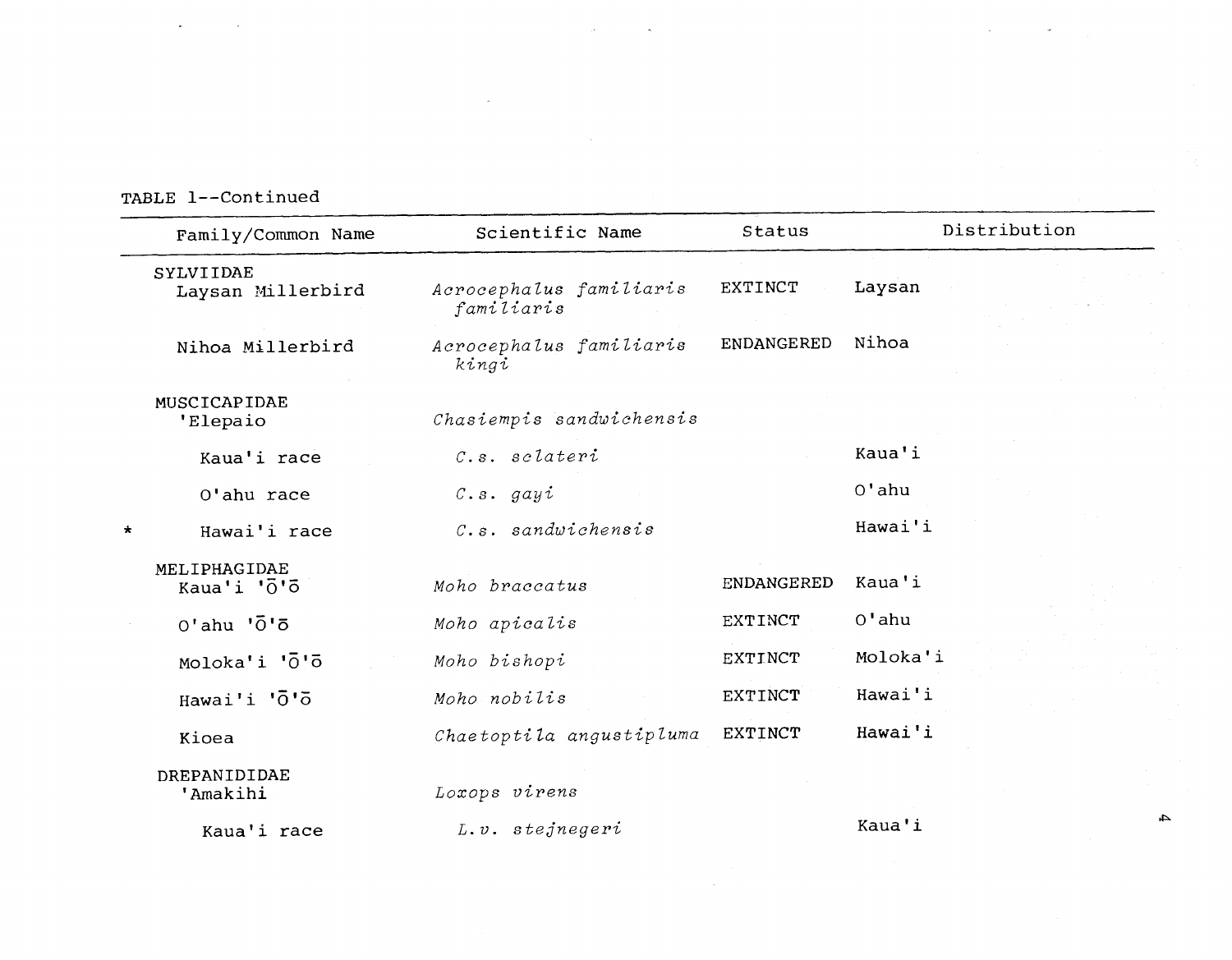TABLE 1--Continued

|            | Family/Common Name             | Scientific Name       | Status         | Distribution           |
|------------|--------------------------------|-----------------------|----------------|------------------------|
|            | DREPANIDIDAE<br>'Amakihi       | Loxops virens         |                |                        |
|            | O'ahu race                     | $L. v.$ chloris       |                | $O'$ ahu               |
| $\ddagger$ | Maui, Moloka'i,<br>Lana'i race | L.v. wilsoni          |                | Maui, Moloka'i, Lana'i |
| $\star$    | Hawai'i race                   | $L.v.$ virens         |                | Hawai'i                |
|            | 'Anianiau                      | Loxops parva          |                | Kaua'i                 |
|            | Greater 'Amakihi               | Loxops sagittirostris | <b>EXTINCT</b> | Hawai'i                |
|            | Creeper                        | Loxops maculata       |                |                        |
|            | Kaua'i race                    | L.m. bairdi           |                | Kaua'i                 |
|            | O'ahu race                     | L.m. maculata         | ENDANGERED     | O'ahu                  |
|            | Moloka'i race                  | L.m. flammea          | ENDANGERED     | Moloka'i               |
|            | Lana'i race                    | L.m. montana          | <b>EXTINCT</b> | Lāna'i                 |
| $\ddagger$ | Maui race                      | $L.m.$ newtoni        |                | Maui                   |
| $\star$    | Hawai'i race                   | $L.m.$ mana           | ENDANGERED     | Hawai'i                |
|            | 'Ākepa                         | Loxops coccinea       |                |                        |
|            | Kaua'i race                    | L.c. caeruleirostris  |                | Kaua'i                 |
|            | O'ahu race                     | $L.c.$ rufa           | <b>EXTINCT</b> | $O'$ ahu               |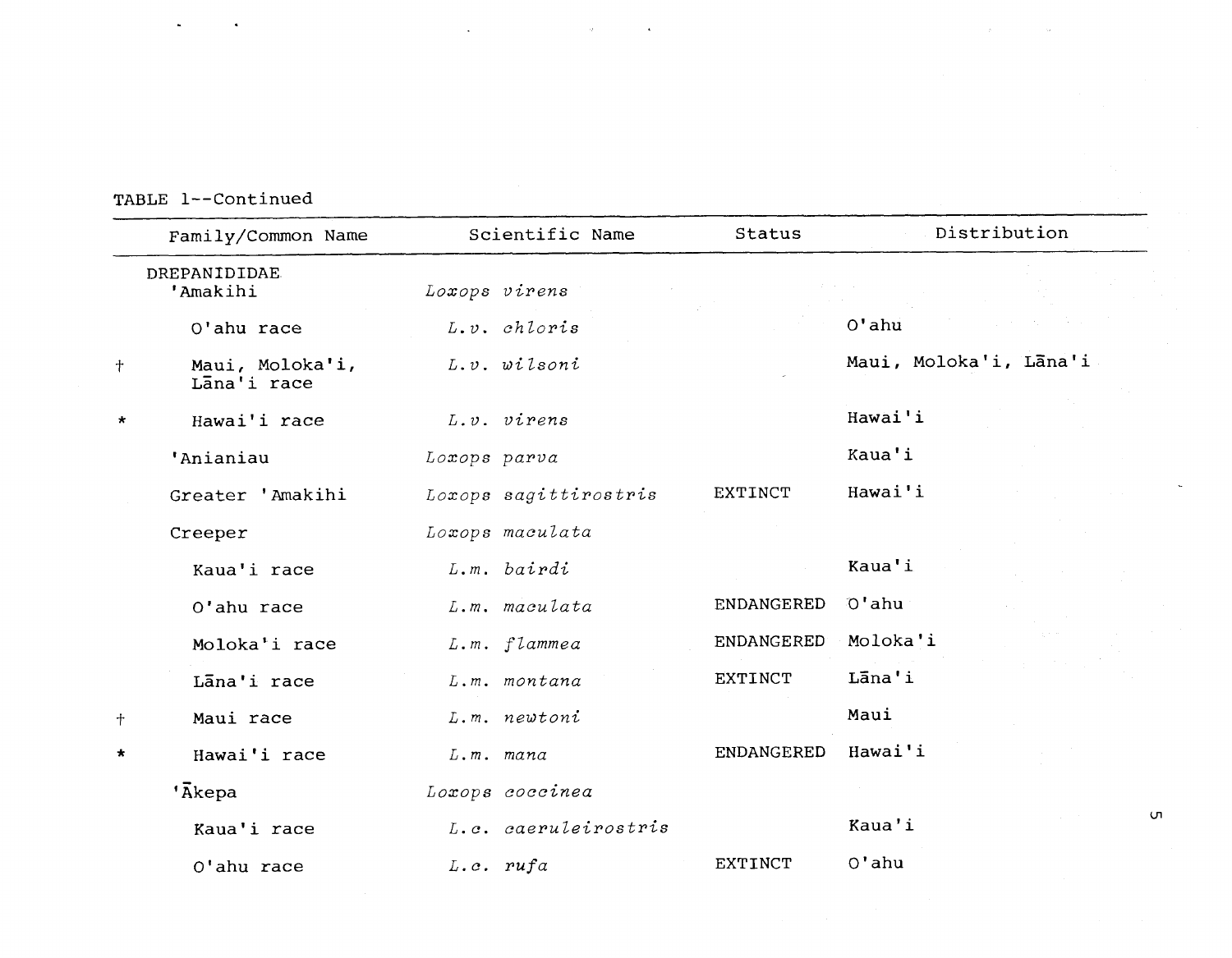| TABLE 1--Continued |  |
|--------------------|--|
|--------------------|--|

|            | Family/Common Name     | Scientific Name                     | <b>Status</b>              | Distribution |
|------------|------------------------|-------------------------------------|----------------------------|--------------|
|            | DREPANIDIDAE<br>'Ākepa | Loxops coccinea                     |                            |              |
| $\ddagger$ | Maui race              | L.c. ochracea                       | <b>ENDANGERED</b>          | Maui         |
| $\star$    | Hawai'i race           | L.c. coccinea                       | <b>ENDANGERED</b>          | Hawai'i      |
|            | 'Akialoa               | Hemignathus obscurus                |                            |              |
|            | O'ahu race             | H.o. ellisianus                     | EXTINCT                    | $Ot$ ahu     |
|            | Lana'i race            | H.o. lanaiensis                     | <b>EXTINCT</b>             | Lana'i       |
|            | Hawai'i race           | H.o. obscurus                       | PRESUMED<br><b>EXTINCT</b> | Hawai'i      |
|            | Kaua'i 'Akialoa        | Hemignathus procerus                | <b>ENDANGERED</b>          | Kaua'i       |
|            | Nuku-pu'u              | Hemignathus lucidus                 |                            |              |
|            | Kaua'i race            | H.l. hanapepe                       | <b>ENDANGERED</b>          | Kaua'i       |
|            | O'ahu race             | H.l. lucidus                        | <b>EXTINCT</b>             | $O'$ ahu     |
| $\ddagger$ | Maui race              | $H. l.$ affinis                     | <b>ENDANGERED</b>          | Maui         |
| $\star$    | 'Akiapola'au           | Hemignathus wilsoni                 | <b>ENDANGERED</b>          | Hawai'i      |
| $\ddagger$ | Maui Parrotbill        | Pseudonestor xanthophrys ENDANGERED |                            | Maui         |

 $\epsilon$ 

 $\label{eq:2.1} \mathcal{L}_{\text{max}}(\mathcal{L}_{\text{max}}) = \mathcal{L}_{\text{max}}(\mathcal{L}_{\text{max}}) \mathcal{L}_{\text{max}}(\mathcal{L}_{\text{max}}^{\text{max}})$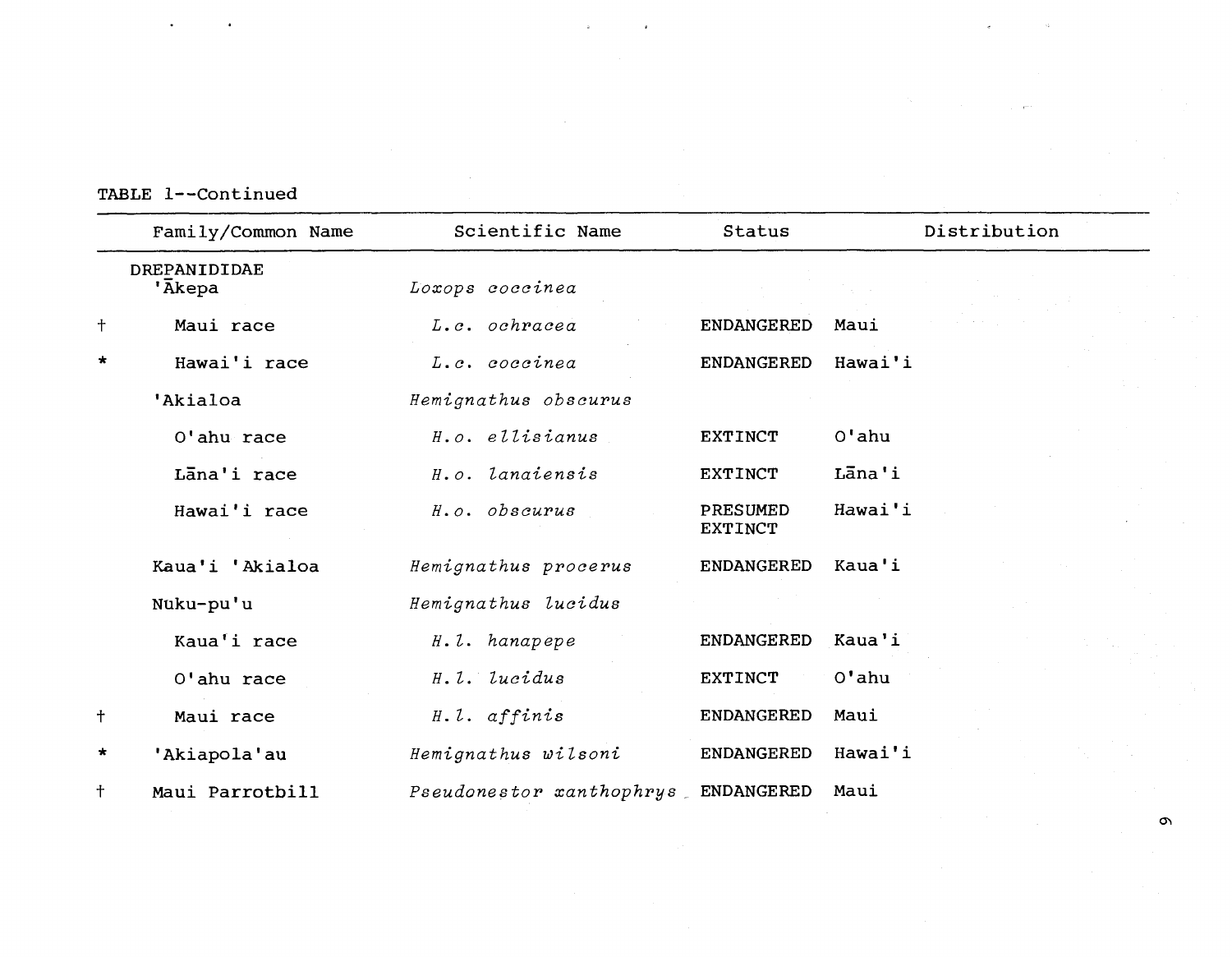TABLE 1--Continued

| Family/Common Name                    | Scientific Name        | Status            | Distribution                                                                                      |
|---------------------------------------|------------------------|-------------------|---------------------------------------------------------------------------------------------------|
| DREPANIDIDAE<br><u> 'ō'ū'</u>         | Psittirostra psittacea | ENDANGERED        | Kaua'i, Hawai'i (formerly<br>O'ahu, Moloka'i, Lana'i,<br>and Maui)                                |
| Laysan and Nihoa<br>Finches           | Psittirostra cantans   |                   |                                                                                                   |
| Laysan Finch                          | P.c. cantans           | <b>ENDANGERED</b> | Laysan, introduced Midway<br>and Pearl and Hermes Reef<br>(gone on Midway now because<br>of rats) |
| Nihoa Finch                           | $P.c.$ ultima          | ENDANGERED        | Nihoa, introduced French<br>Frigate Shoals                                                        |
| Palila                                | Psittirostra bailleui  | <b>ENDANGERED</b> | Hawai'i                                                                                           |
| Greater Koa Finch                     | Psittirostra palmeri   | EXTINCT           | Hawai'i                                                                                           |
| Lesser Koa Finch                      | Psittirostra flaviceps | <b>EXTINCH</b>    | Hawai'i                                                                                           |
| Grosbeak Finch                        | Psittirostra kona      | <b>EXTINCT</b>    | Hawai'i                                                                                           |
| Po'o $U1i^2$<br>$+$                   | Melamprosops phaeosoma | <b>ENDANGERED</b> | Maui                                                                                              |
| 'Apapane                              | Himatione sanguinea    |                   |                                                                                                   |
| $^{\star}$ , $^{\dagger}$<br>'Apapane | H.s. sanguinea         |                   | All six main islands                                                                              |
| Laysan Honeyeater                     | $H.S.$ freethii        | EXTINCT           | Laysan                                                                                            |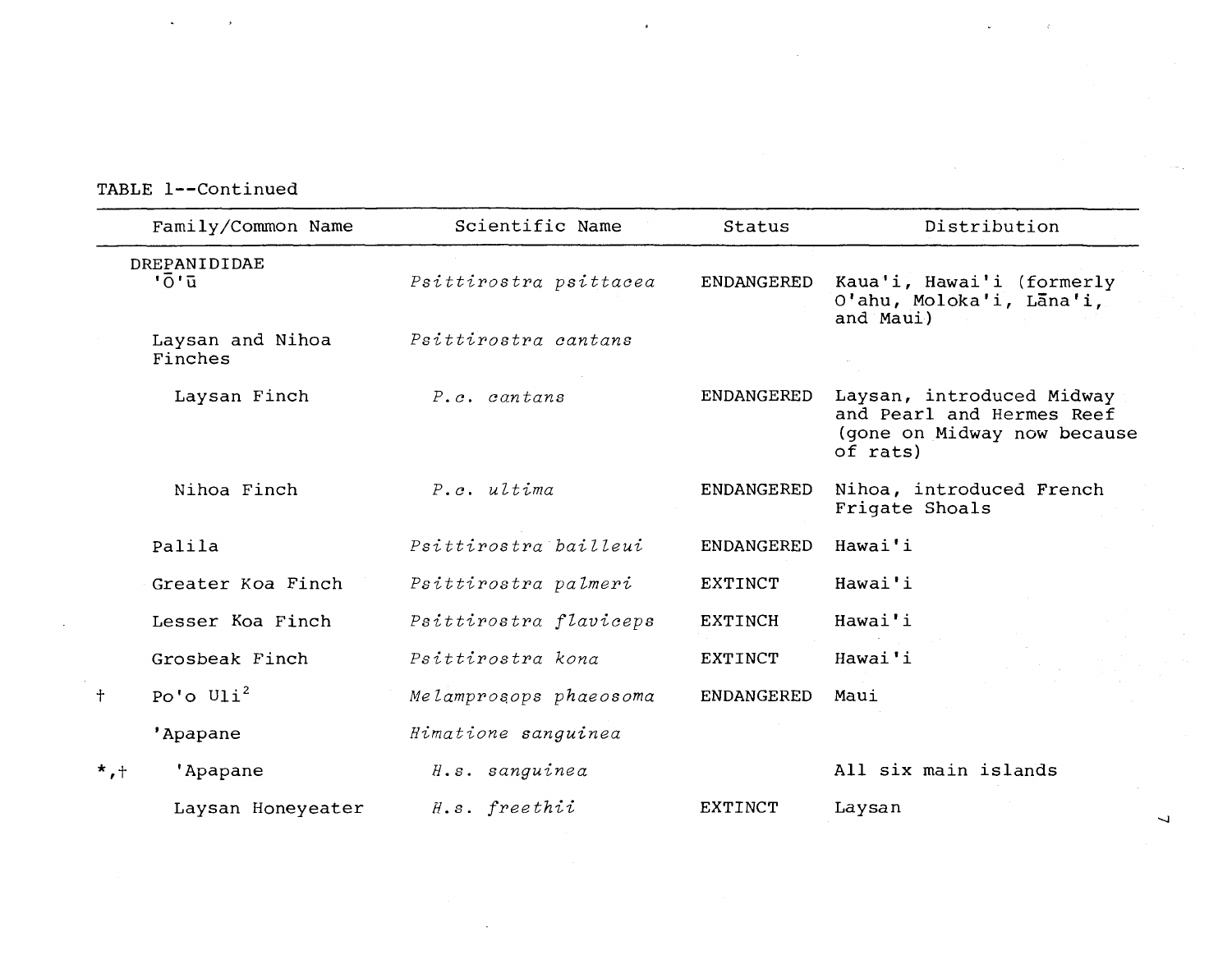TABLE 1--Continued

|                         | Family/Common Name                                           | Scientific Name                                   | Status            | Distribution                                                             |
|-------------------------|--------------------------------------------------------------|---------------------------------------------------|-------------------|--------------------------------------------------------------------------|
| $\ddagger$              | DREPANIDIDAE<br>Crested Honeycreeper                         | Palmeria dolei                                    | <b>ENDANGERED</b> | Maui, Moloka'i                                                           |
|                         | 'Ula-'ai-hawane                                              | Ciridops anna                                     | <b>EXTINCT</b>    | Hawai'i                                                                  |
| $^{\star}$ , $^{\star}$ | 'I'iwi                                                       | Vestiaria coccinea                                |                   | Kaua'i, O'ahu, Moloka'i,<br>Maui, Hawai'i, extirpated<br>$L\bar{a}$ na'i |
|                         | Mamo                                                         | Drepanis pacifica                                 | EXTINCT           | Hawai'i                                                                  |
|                         | Black Mamo                                                   | Drepanis funerea                                  | <b>EXTINCT</b>    | Moloka'i                                                                 |
|                         | <b>DIOMEDEIDAE</b><br>Black-footed<br>Albatross <sup>4</sup> | Diomedea nigripes                                 |                   |                                                                          |
|                         | INDIGENOUS SPECIES:                                          | Eight families containing 23 species <sup>3</sup> |                   |                                                                          |
|                         | Laysan Albatross <sup>4</sup>                                | Diomedea immutabilis                              |                   |                                                                          |
|                         | PROCELLARIIDAE<br>Wedge-tailed<br>Shearwater                 | Puffinus pacificus<br>chlororhynchus              |                   |                                                                          |
|                         | Christmas Shearwater                                         | Puffinis nativitatis                              |                   |                                                                          |
|                         | 'A'o (Newell's<br>Shearwater) <sup>4,5</sup>                 | Puffinis puffinus<br>newelli                      | THREATENED        |                                                                          |

 $\infty$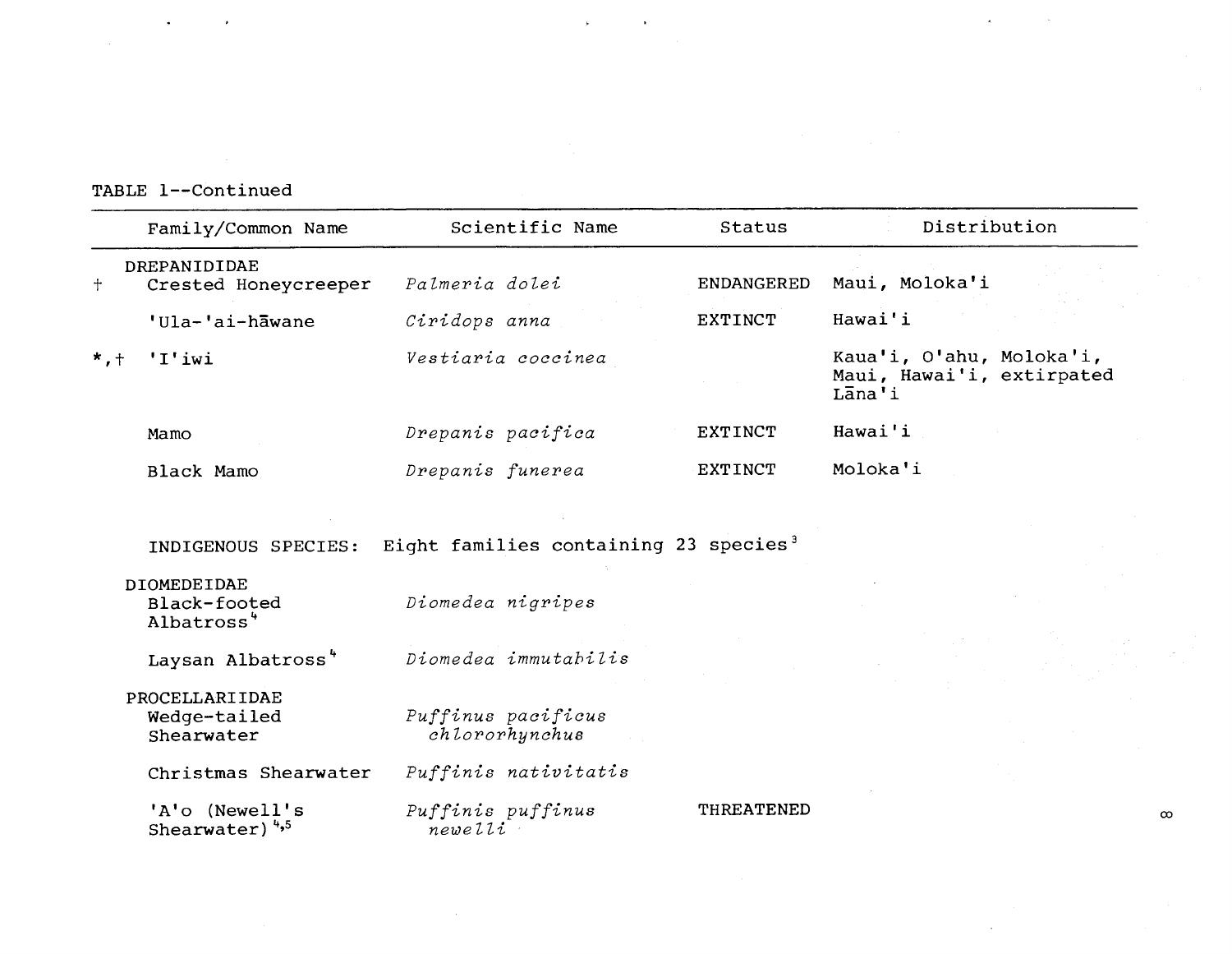**TABLE 1--Continued** 

| Family/Common Name                                                                       | Scientific Name                        | Status            | Distribution |
|------------------------------------------------------------------------------------------|----------------------------------------|-------------------|--------------|
| PROCELLARIIDAE<br>'Ua'u (Hawaiian<br>$\star$ , $\dagger$<br>$Petrel)$ <sup>4</sup>       | Pterodroma phaeopygia<br>sandwichensis | <b>ENDANGERED</b> |              |
| Bonin Petrel                                                                             | Pterodroma hypoleuca<br>hypoleuca      |                   |              |
| PROCELLARIIDAE<br>Bulwer's Petrel                                                        | Bulveria bulverii                      |                   |              |
| HYDROBATIDAE<br>Harcourt's Storm<br>Petrel <sup>6</sup>                                  | Oceanodroma castro<br>cryptoleucura    |                   |              |
| Sooty Storm Petrel                                                                       | Oceanodroma tristrami                  |                   |              |
| PHAETHONTIDAE<br>Koa'e-kea (White-<br>$*$ , $\dagger$<br>tailed Tropicbird) <sup>4</sup> | Phaethon lepturus<br>dorotheae         |                   |              |
| Red-tailed Tropicbird                                                                    | Phaethon rubricauda<br>rothschildi     |                   |              |
| <b>SULIDAE</b><br>Blue-faced Booby                                                       | Sula dactylatra<br>personata           |                   |              |
| Brown Booby                                                                              | Sula leucogaster plotus                |                   |              |
| Red-footed Booby                                                                         | Sula sula rubripes                     |                   | ιo           |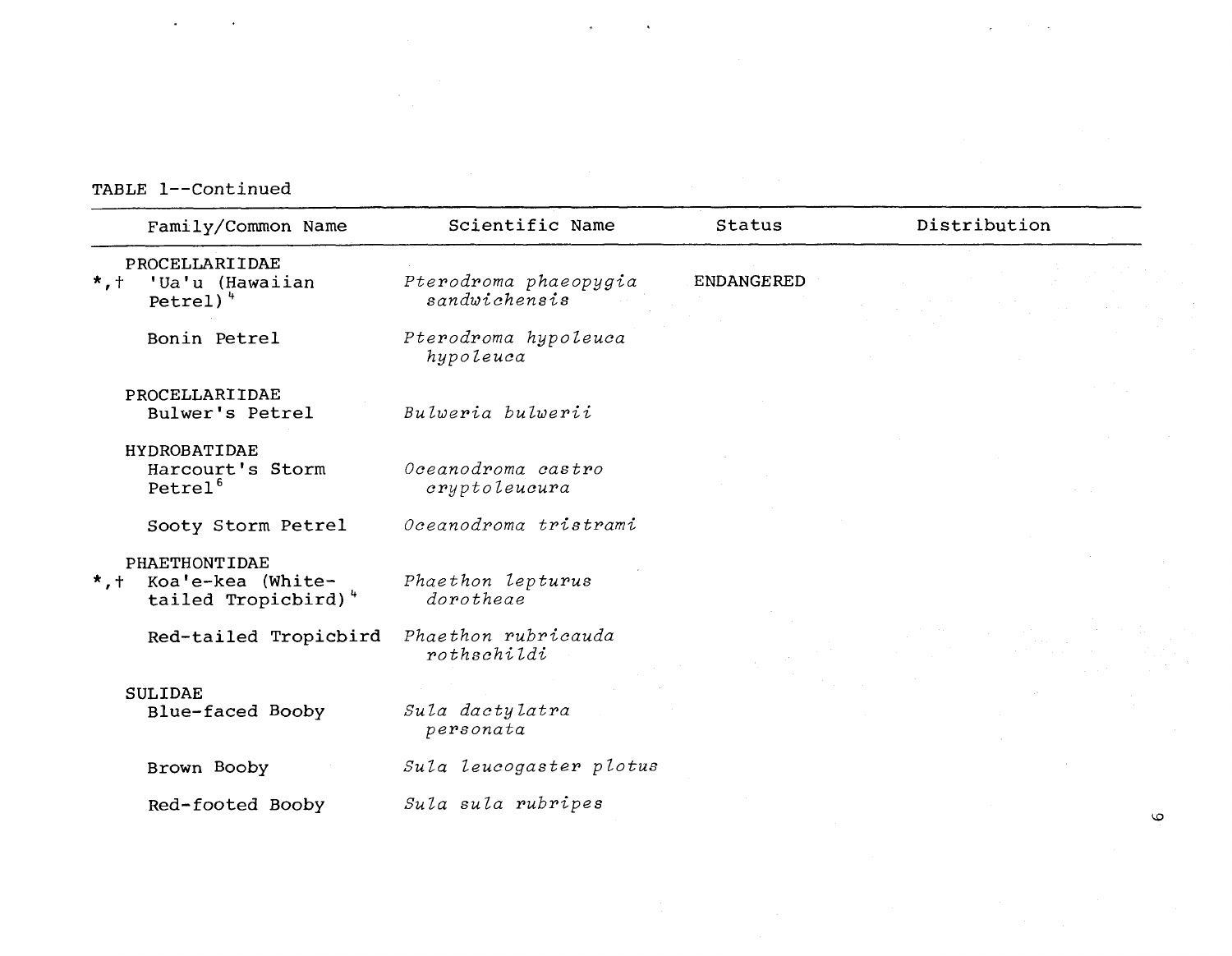**TABLE 1--Continued** 

|                           | Family/Common Name                               | Scientific Name                   | Status | Distribution |
|---------------------------|--------------------------------------------------|-----------------------------------|--------|--------------|
|                           | FREGATIDAE<br>Great Frigatebird                  | Fregata minor<br>palmerstoni      |        |              |
|                           | LARIDAE<br>Sooty Tern                            | Sterna fuscata oahuensis          |        |              |
|                           | Gray-backed Tern                                 | Sterna lunata                     |        |              |
|                           | Blue-gray Noddy                                  | Procelsterna cerulea<br>saxatilis |        |              |
|                           | Common Noddy (Brown<br>Noddy)                    | Anous stolidus pileatus           |        |              |
| $^{\star}$ , $^{\dagger}$ | White-capped Noddy<br>(Black Noddy) <sup>3</sup> | Anous tenuirostris<br>melanogenys |        |              |
|                           | White Tern                                       | Gygis alba rothschildi            |        |              |
|                           | ARDEIDAE<br>Black-crowned Night<br>Heron         | Nycticorax nycticorax<br>hoactli  |        |              |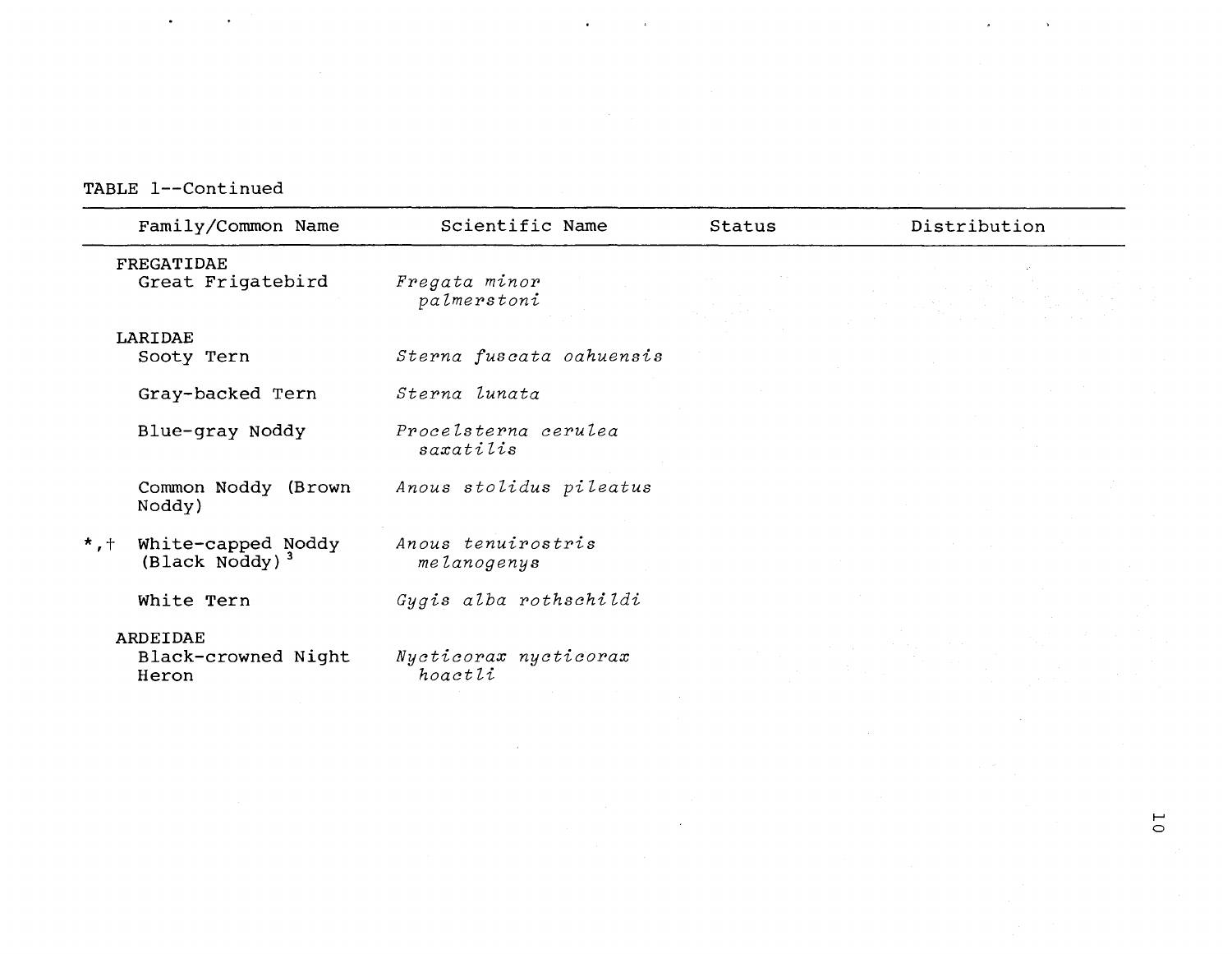TABLE 1--Continued

REGULAR MIGRANTS: A total of 11 species<sup>7</sup>

Pale-footed Shearwater, Pintail, American Widgeon, Shoveler, Lesser Scaup, Sanderling, Golden Plover, Black-bellied Plover, Ruddy Turnstone, Bristle-thighed Curlew, and Wandering Tattler.

<sup>1</sup>Former range included Hawaii Volcanoes National Park, but present contracted range does not extend into the Park.

 $2$ Not yet recorded within the boundaries of Haleakala National Park, but it may occur there. Access to the known range of the species is under National Park Service control.

 $3$  Most of these indigenous birds nest either on Leeward Islands or islands offshore from main islands; they feed at sea. Several of them are often seen flying and feeding offshore of national parks in Hawai'i, but except for the 'Ua'u, 'A'o, and Koa'e-kea they rarely occur far inland. Some noddy terns may nest on sea cliffs in Hawaii Volcanoes National Park, and the White-capped Noddy nests on sea cliffs near the mouth of 'Ohe'o in Haleakala National Park.

<sup>4</sup>Nests exclusively in Hawaiian Islands.

 $5$ While the 'A'o has been reported as nesting in recent years only on Kaua'i, its former range may have included parts of both Haleakala and Hawaii Volcanoes National Parks.

 $6$ This subspecies was once listed as endangered, but was removed on the basis of its not being considered a valid subspecies. It could be listed as an endangered population.

 $7$ Several of these migrants are regularly observed in national parks in Hawai'i.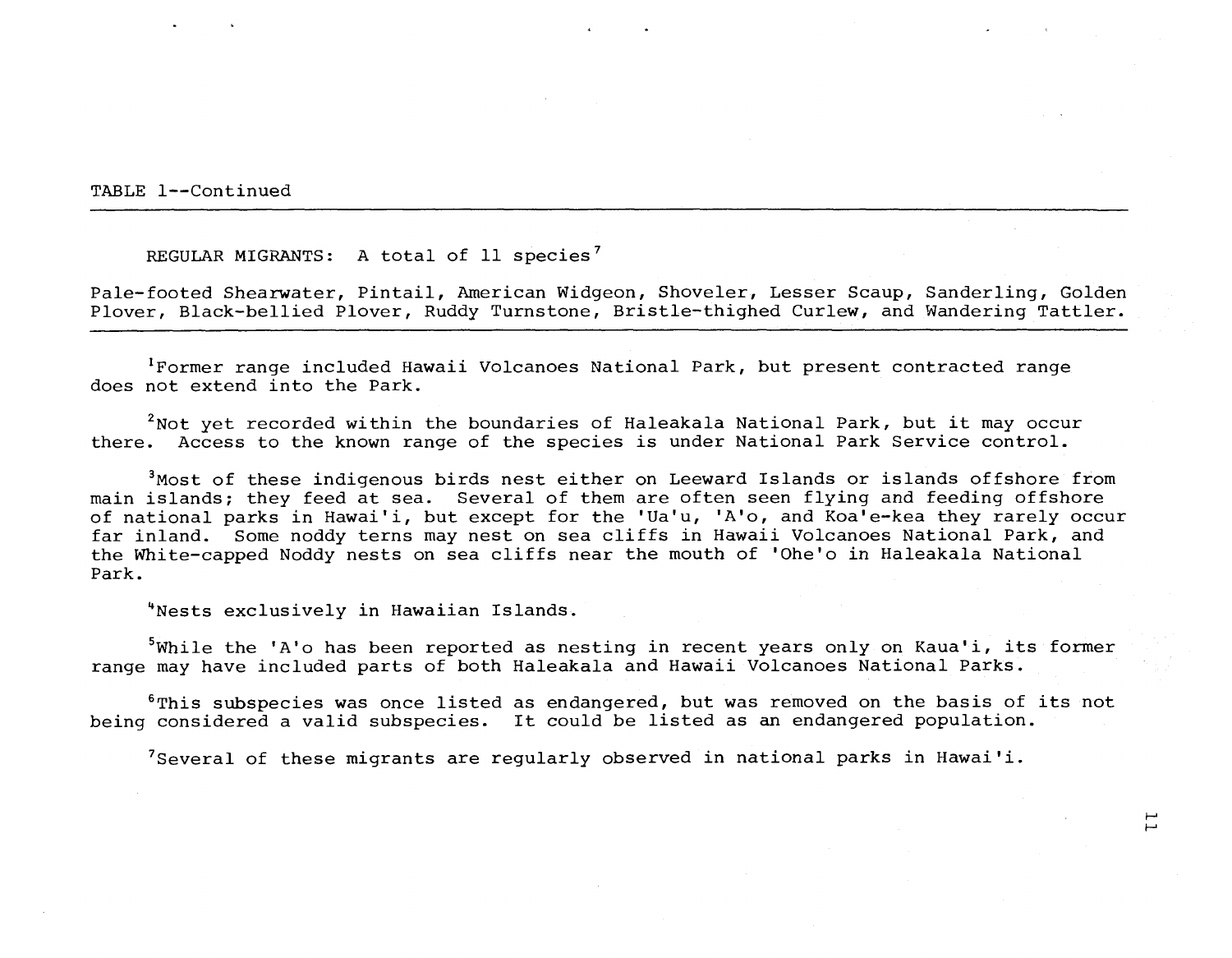| Major Category                                                      |      | Extinct Endangered Neither Total |      |      |
|---------------------------------------------------------------------|------|----------------------------------|------|------|
| Endemic Species (occur only<br>in Hawaiian Islands)                 | 15   | 20                               | 9    | 44   |
| (Endemic Species and<br>Subspecies)                                 | (23) | (29)                             | (15) | (67) |
| Indigenous Species (occur<br>in Hawaiian Islands and<br>open ocean) |      | 1                                | 22   | 23   |
| Regular Migrants                                                    |      |                                  | 11   | 11   |
| Introduced and Established<br>Species (approximate<br>number)       |      |                                  | 50   | 50   |
| Total                                                               | 15   | 21                               | 92   | 151  |

TABLE **2.** Status of Hawaiian Birds, by Major Category.

Source: Marshall, D.B. Special Report. Birds of Hawaii. Supplement to: Endangered Species Technical Bulletin, Vol. 1, No. 5, Nov. 1976. U.S. Fish and Wildlife Service.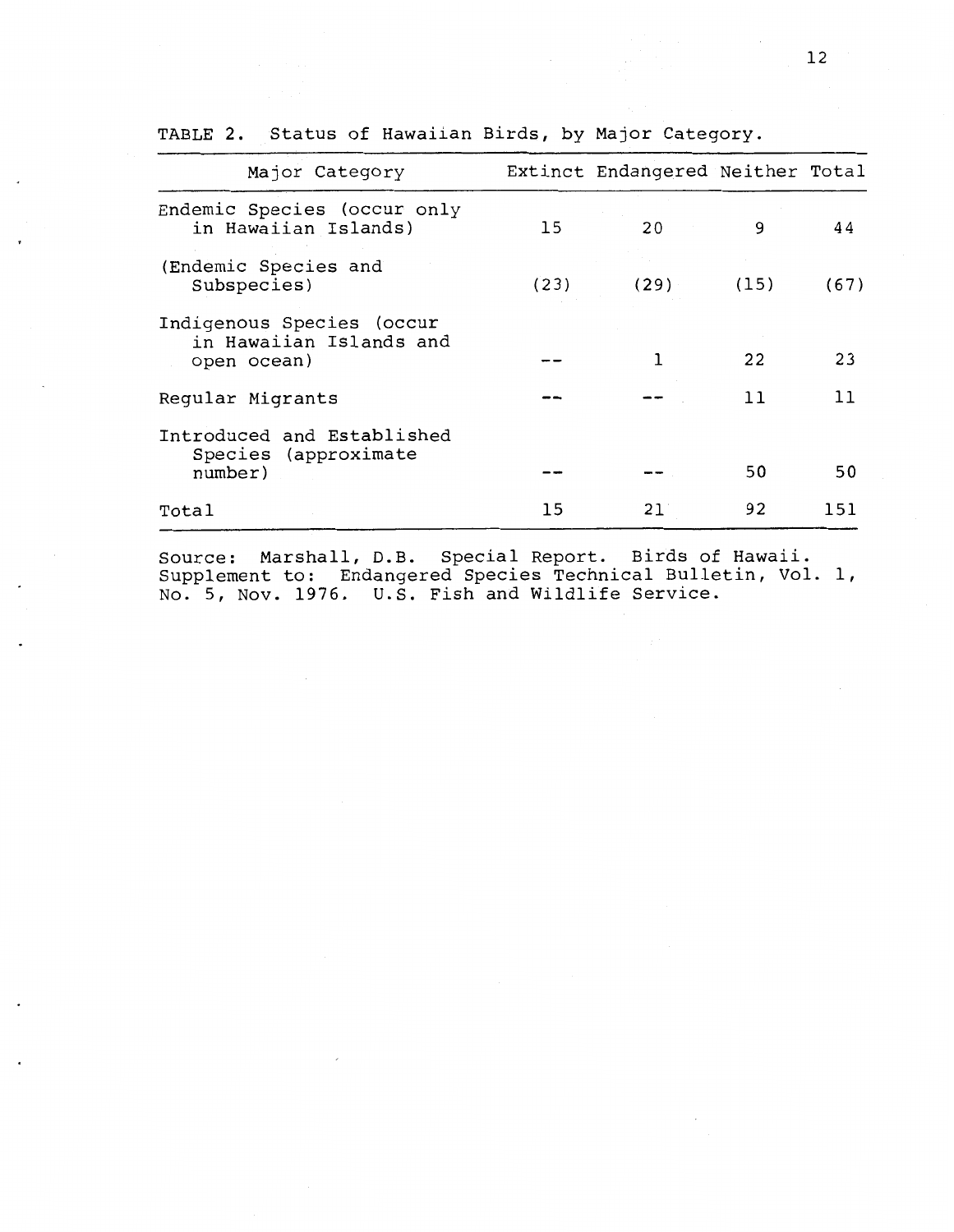National Park Number of Taxa of Endangered Birds Known from Park\* Hawaii Volcanoes 8 Haleakala **7** 

\*Two of these, the NEne and the 'Ua'u, occur in both parks; the others are restricted to a single park. Thus, a total of 13 taxa are involved in all.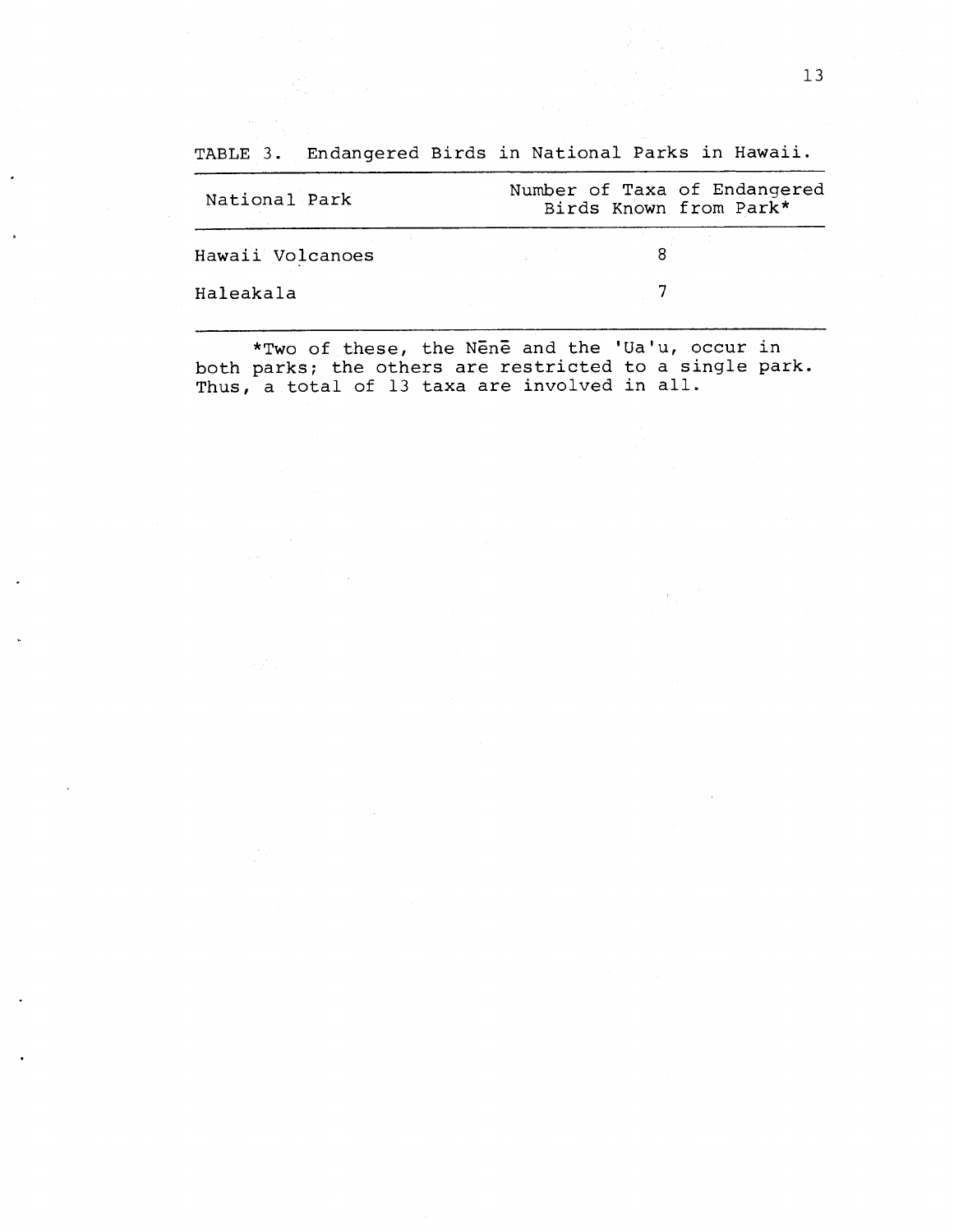there is little scientific information on birds on which rational and effective resource management policies for their protection can be based. This situation prevails even though Hawai'i has a much greater proportion of endangered species than any other part of the United States.

In recent years a large number of government agencies, and some private organizations, have undertaken research on endangered birds in Hawai'i, and some reliable and useful information is beginning to become available. This report enumerates current research activities on endangered Hawaiian birds, to identify what remains to be done in order to provide a reasonably complete data base for resource managers, and to propose appropriate roles for the NPS in undertaking and facilitating research on this subject.

There are three aspects of endangered birds which need attention in a comprehensive plan. These are:

- A. Status in the past, including information on both magnitude and causes of population decline.
- B. Present status and current inventory.
- C. Study of the factors now limiting population size in order to provide for their mitigation and insure future survival.

This report is organized around these themes.

 $14$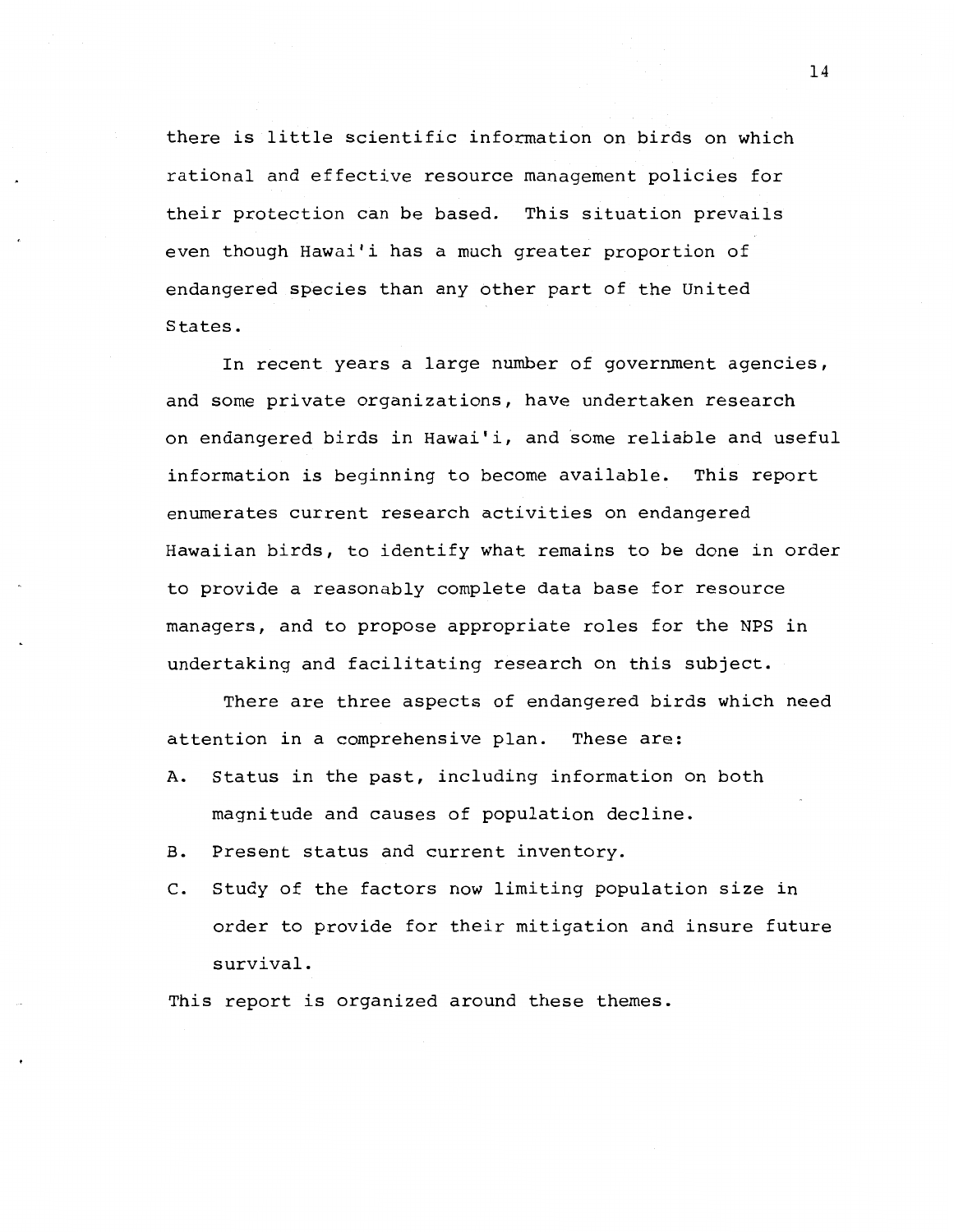## 11. REVIEW OF PREVIOUS WORK

Since Berger (1972) has recently summarized the scientific literature on Hawaiian ornithology, this report does not present a full literature review of the subject. Rather we will briefly mention the major, comprehensive works, and then those papers which deal specifically with native birds, especially endangered birds, in national parks in Hawai'i. No attempt has been made here to include all reports of field observations and sightings made in the national parks. Such notes often are published in *'Elepaio,* the journal of the Hawaii Audubon Society, and they form part of **W.** E. Banko's *Hawaiian Bird BiSZiography*  (1978) .

Although scientific specimens of birds had been collected as early as Cook's voyage to Hawai'i, and scattered descriptions of new species had been published, it was not until the late 19th and early 20th centuries that comprehensive summaries of the Hawaiian avifauna were prepared. Then, within a 14-year period four major works appeared (Wilson and Evans 1890-1899; Rothschild 1893-1900; Henshaw 1902-1904; Perkins 1903). The expeditions that made the collections on which these works were based marked the last sightings in the wild of a number of the taxa. This indicates the severe state of decline of many Hawaiian birds toward the end of the 19th century.

The next comprehensive work was that of Munro (1944). Recently Berger's (1972) *Hawaiian Birdlife* has provided a critical summary of previous scientific work and offered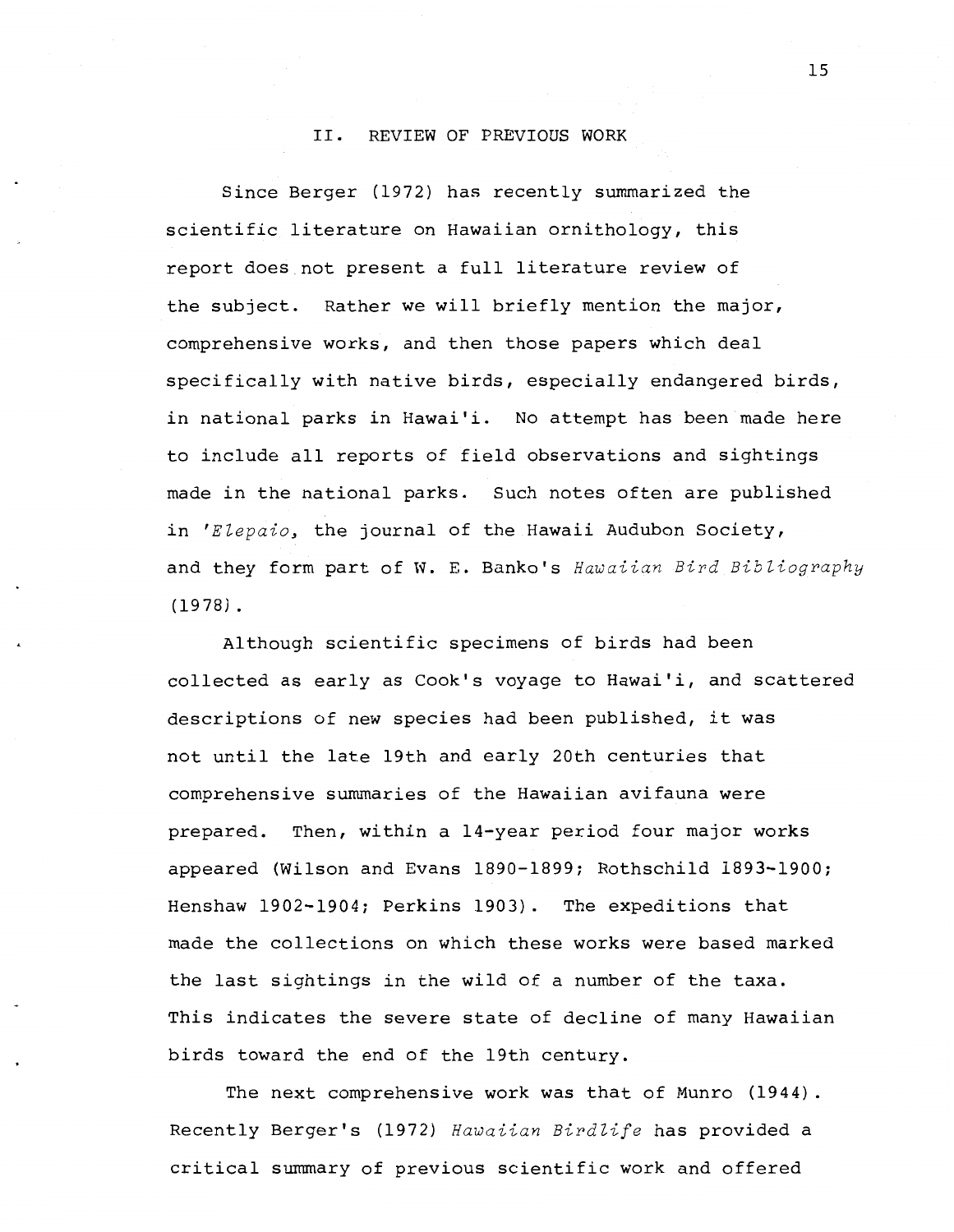current data on life histories, ecology, and status of all known birds in Hawai'i. In more popular form, the Hawaii Audubon Society's booklet Hawaii's Birds (1975, based on earlier editions of 1967 and 1971) offers an extensive checklist with illustrations and descriptions of most endemic species. A checklist of all birds recorded from the Hawaiian Islands is given by Pyle (1977).

The Drepanididae, the endemic Hawaiian family which contains the majority of endemic Hawaiian birds (23 of 44 species, 40 of 67 taxa), has been the subject of many special studies. In addition to an early review by Perkins (1901), major works include an extensive monograph by Amadon (1950), a classic ecological study by Baldwin (1953), and a study of functional morphology and evolution of the genus Loxops by Richards and Bock (1973).

A number of publications deal with birds in areas which are now included in national parks. Among those dealing with Hawaii Volcanoes National Park are Bryan (1903), Baldwin  $(1940, 1941, 1953)$ , Dunmire  $(1961a, 1961b, 1962)$ , Smathers (1963a, 1963b), Doty and Mueller-Dombois (1966), and Conant (1975, 1976). Those dealing with Haleakala National Park include Richardson and Woodside (1954), Dunmire (1961 $a$ ), several of the papers in Warner (1967), and Banko (1968, 1970).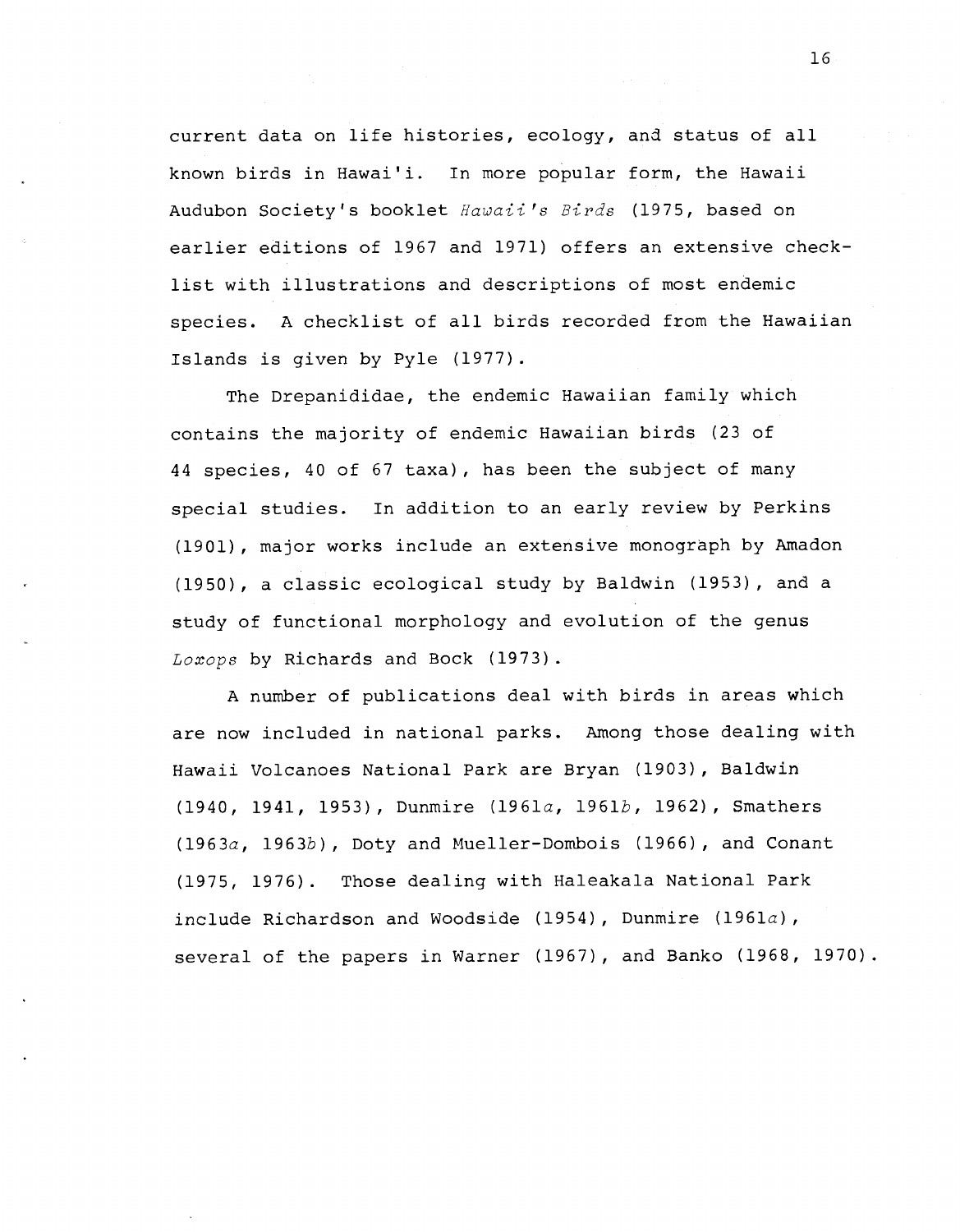111. WORK ON ENDANGERED BIRDS NOW UNDERWAY IN HAWAI'I

## 1. Agencies involved

A number of federal and state government agencies are sponsoring or participating in research on endangered birds in Hawai'i. They include:

#### U.S. DEPARTMENT OF THE INTERIOR

#### Fish and Wildlife Service (FWS)

- (A)\* Office of Endangered Species
- (B) Patuxent Wildlife Research Center

#### National Park Service (NPS)

- (C) Hawaii Volcanoes National Park
- (D) Haleakala National Park
- (E) Cooperative National Park Resources Studies Unit, University of Hawaii (CPSU/UH)
- (F) Cooperative National Park Resources Studies Unit, University of Washington (CPSU/UW)

U.S. DEPARTMENT OF AGRICULTURE (USDA)

#### Forest Service

(G) Institute of Pacific Islands Forestry

HAWAII DEPARTMENT OF LAND AND NATURAL RESOURCES (DLNR)

- (HI Division of Fish and Game
- (I) Division of Forestry

#### UNIVERSITY OF HAWAII

- (E) Cooperative National Park Resources Studies Unit, University of Hawaii (CPSU/UH)
- **(J)** Various faculty members at U.H. working outside CPSU/UH

OTHERS

(K) Various scientists at other universities or scientific institutions

<sup>\*</sup>Letters (A) through (K) identify sponsoring agencies and are used to show affiliations of people whose work is described below.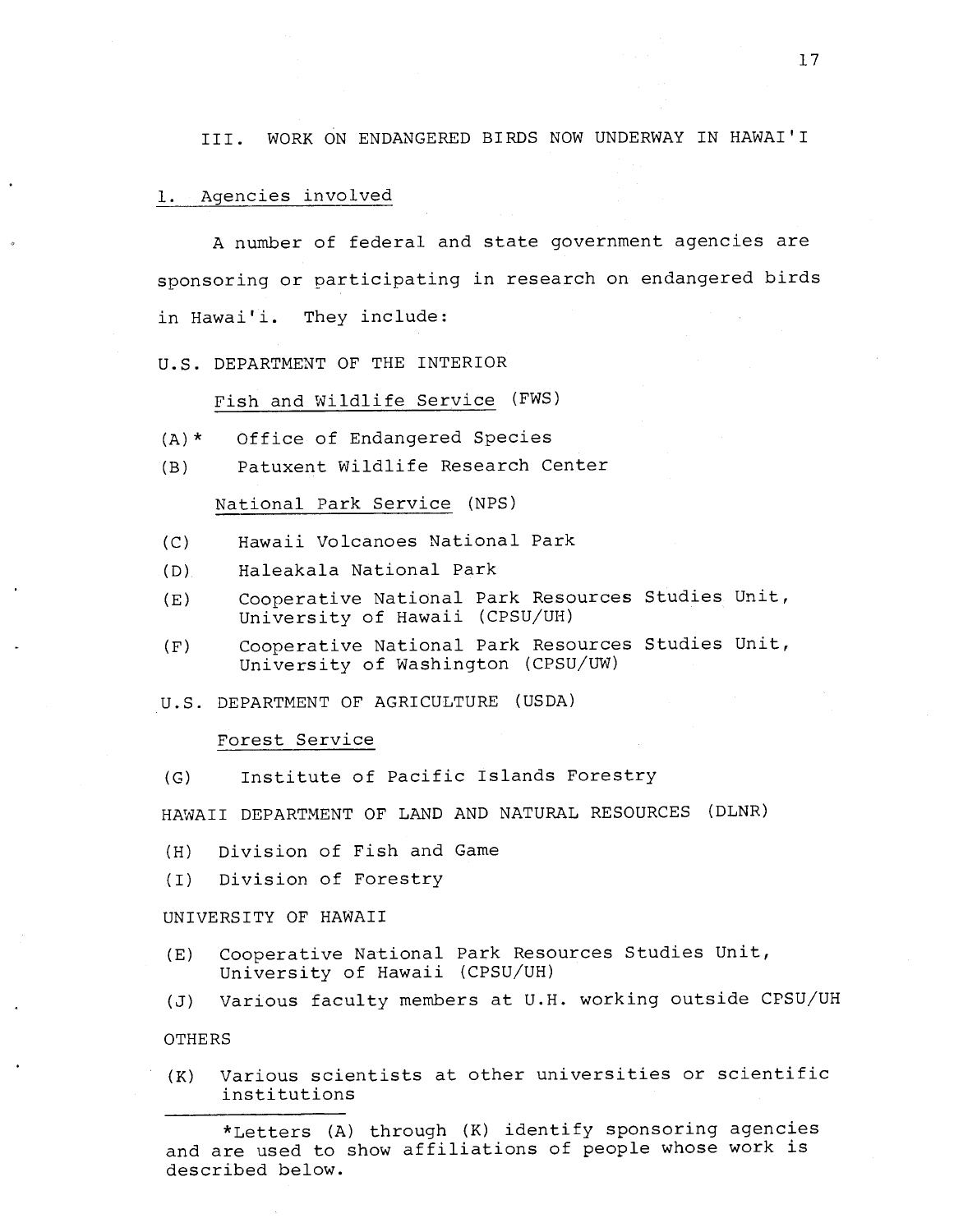#### 2. Recovery teams

Recovery teams have been appointed by the Fish and Wildlife Service for several endangered birds. The ultimate objective of a recovery team is to prepare a recovery plan to assure perpetuation of viable populations of the species involved. The team is charged with determining the factors responsible for depletion of populations and developing plans to alleviate these factors.

To date recovery teams have been named for the following:

Forest birds of Hawai'i Forest birds of Maui and Moloka'i Forest birds of Kaua'i Palila ' AlalZ NEnE Waterbirds Laysan Duck

Representatives from the NPS are members of some of the recovery teams. A number of recovery plans are in draft stage, but none of those dealing with birds found in national parks in Hawai'i has yet been accepted by FWS.

3. Research on status in the past and probable causes of decline

This part of the problem is basically attacked by a comprehensive literature survey followed by a critical analysis of the references obtained. In addition to the formal scientific literature, it is necessary to screen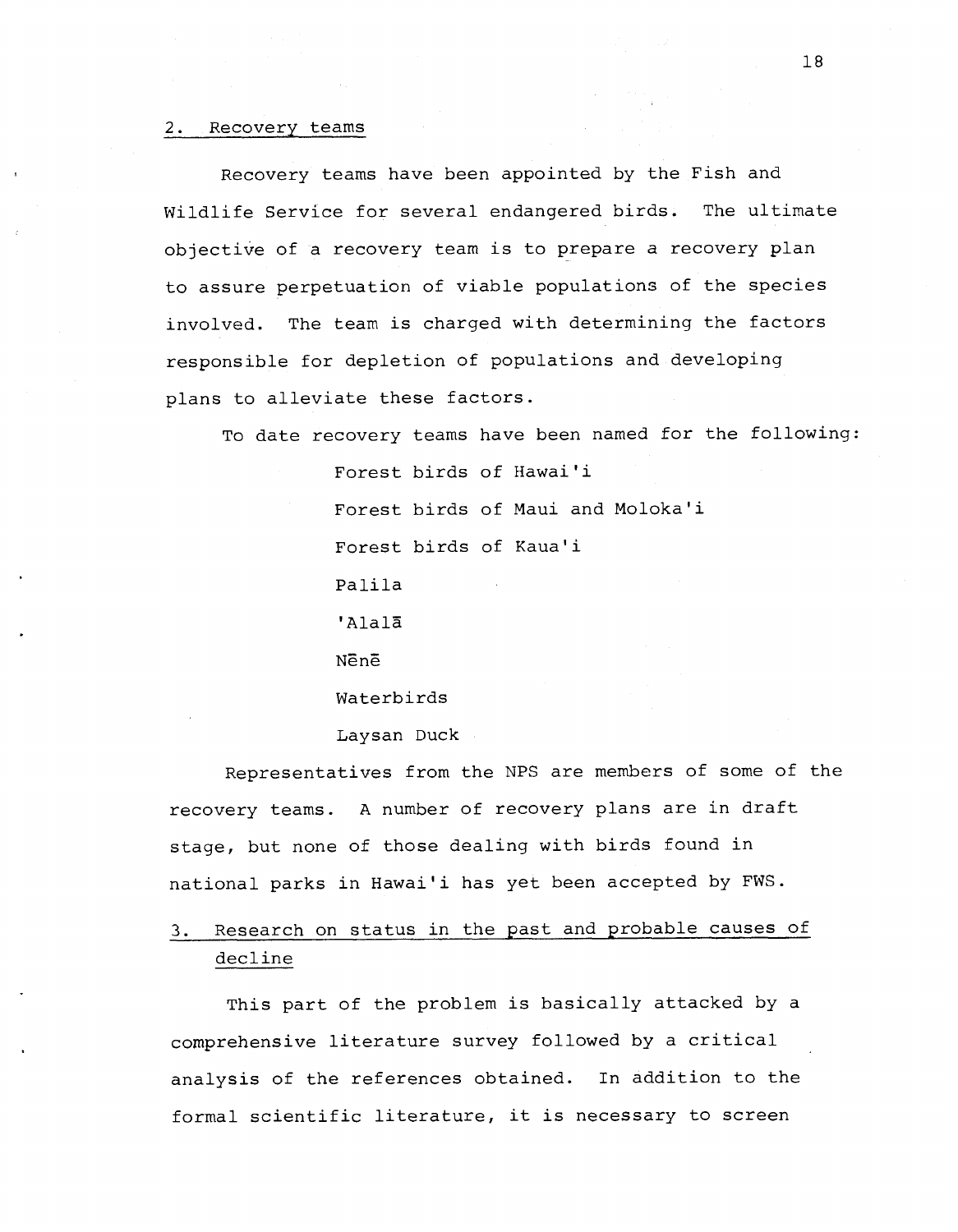various in-house government reports, notes collected by reliable observers, journals of early explorers and collectors, and even magazines and newspaper files for information. While the major ornithological works have reviewed the formal literature, and Berger's (1972) review is thorough and current in this respect, there has been no published review of all the available literature, including that from more ephemeral sources. Winston E. Banko, while employed by the Fish and Wildlife Service (B)\*, worked on such a survey. The bibliography compiled has recently been published by Banko through the **CPSU/UH (E)** (1978), and one paper (Banko and Banko 1976) analyzing some of the factors responsible for decline has appeared. Banko proposes to complete a full analysis of the information obtained by 1981, and the contract to accomplish this has been funded through **CPSU/UH.** 

While there have been a number of papers (Warner 1961, 1968, 1973; Atkinson 1977) suggesting factors responsible for the decline of endemic bird populations, Berger (1970, 1972, 1975) has pointed out the paucity of scientifically sound information on the causes of such decline. Thus, the need for a thorough and critical literature analysis made by one who is familiar with the current status of Hawaiian birds and their habitats is evident, and Banko's study should fill this need.

<sup>\*</sup>Letters in parentheses refer to the agencies listed on page 17.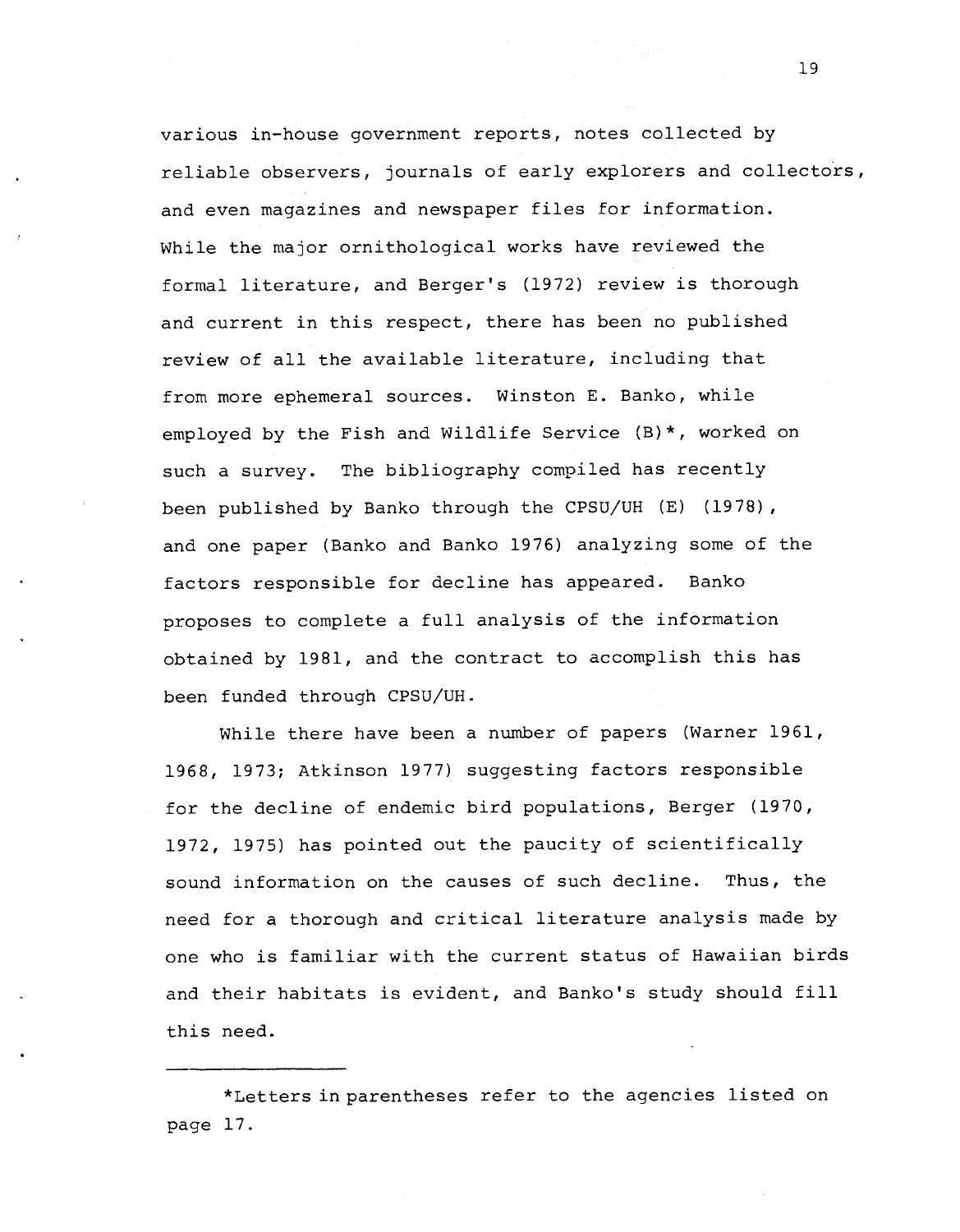#### 4. Research on present status and current inventory

The U.S. Fish and Wildlife Service (B), in cooperation with the State Division of Fish and Game (H) is currently involved in the third year of a major study to inventory Hawaiian forest birds. This study, which is an exceptionally thorough and comprehensive one, is producing large amounts of quantitative data on distribution and numbers of birds and on the vegetation types with which they are associated. Most of the forested areas of Hawaii Volcanoes National Park were inventoried in 1977; forested areas of Haleakala National Park are proposed to be surveyed in 1979. Publication of the results of this work will provide park resource managers with excellent baseline information on bird populations within the forested areas of both parks.

However, this project does not encompass such non-forested areas as the lowlands and the upper part of the Mauna Loa Strip at Hawaii Volcanoes, and the Crater District of Haleakala. These areas are being surveyed by Sheila Conant with support from CPSU/UB (E). In addition, John Kjargaard and Jitsume Kunioki (D) have censused the 'Ua'u (Hawaiian Petrel) population and mapped 'Ua'u burrows in Haleakala National Park.

## 5. Research on the factors now limiting population sizes

The most comprehensive study concerned with the habitat and food requirements of forest birds on Hawai'i is being conducted by the U.S. Forest Service (G) under the leadership of C. J. Ralph (see study plan by C. J. Ralph, H. F. Sakai, and C. P. Ralph, Appendix 1). Detailed observations of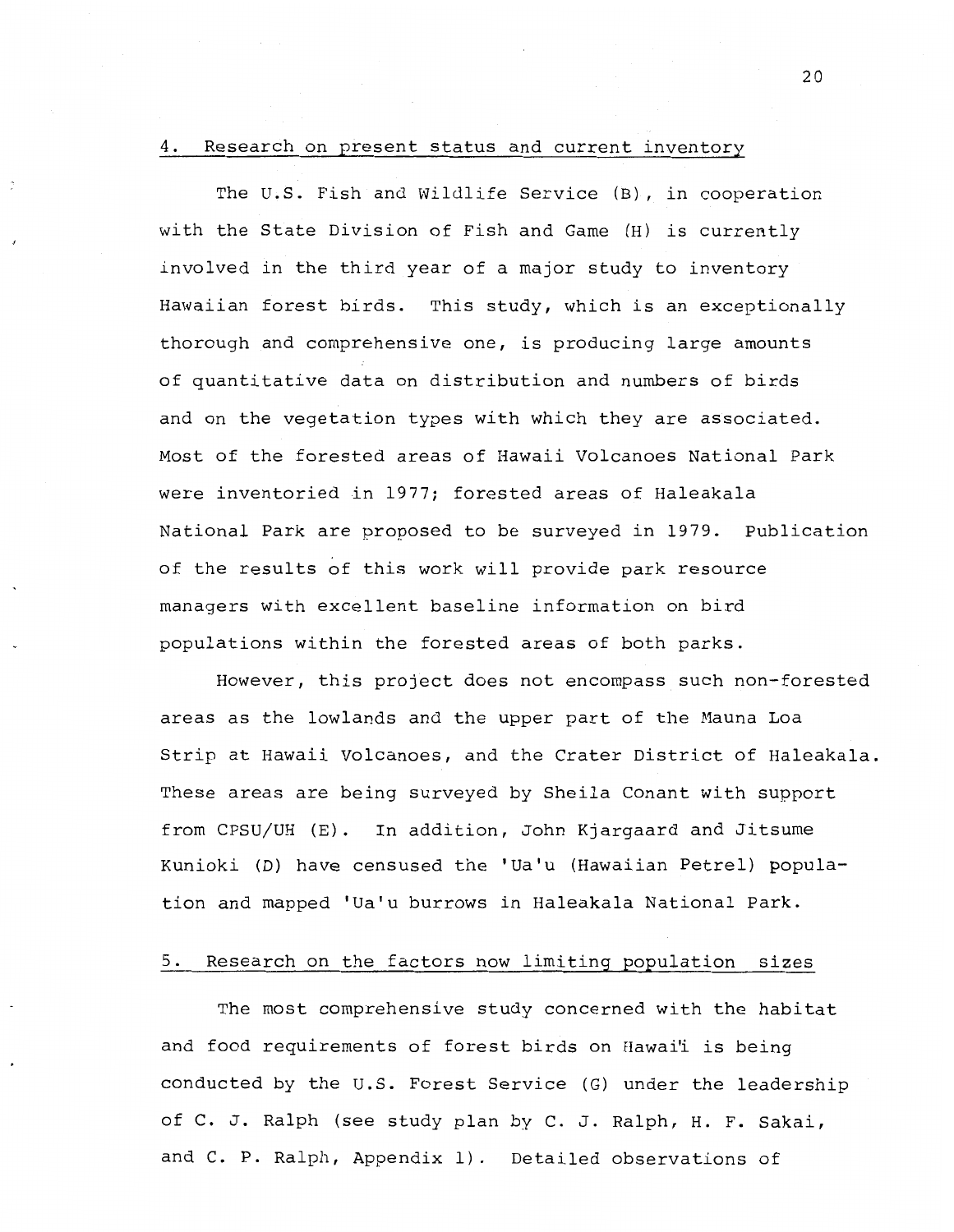feeding and other activities, and of population structure and composition, of a number of bird species in selected areas over long (>1 year) periods of time are being made, primarily on the Keauhou Ranch on the slopes of Mauna Loa, a few kilometers from Hawaii Volcanoes National Park.

An extensive investigation of avian diseases and their effects on Hawaiian birds is being conducted by C. van Riper 111, sponsored by CPSU/UH (E), assisted by M. L. Goff of the University of Hawaii **(J)** and M. Laird of the Memorial University of Newfoundland (K) .

J. K. Baker of the NPS (C) is studying roles and ecological impacts of the introduced rodents and carnivores on native species (including birds) and ecosystems in Hawaii Volcanoes National Park.

For many years the Hawaii Division of Fish and Game (H) has operated a captive propagation and release program for NEnE, but there have been no thorough follow-up studies of the birds released into the wild. This aspect is being remedied by P. C. Banko who, under the direction of D. A. Manuwal, is studying the life history, ecology, and management of NEnE in Hawaii Volcanoes and Haleakala National Parks. This study is funded by NPS through the CPSU, University of Washington (F) .

The 'Alala is the subject of behavioral studies in a captive population being maintained at Pōhaku-loa, Hawai'i, by Hawaii Division of Fish and Game personnel (H). Long-range objectives of this project involve development of a captive-breeding population leading to a propagation and release program.

 $21$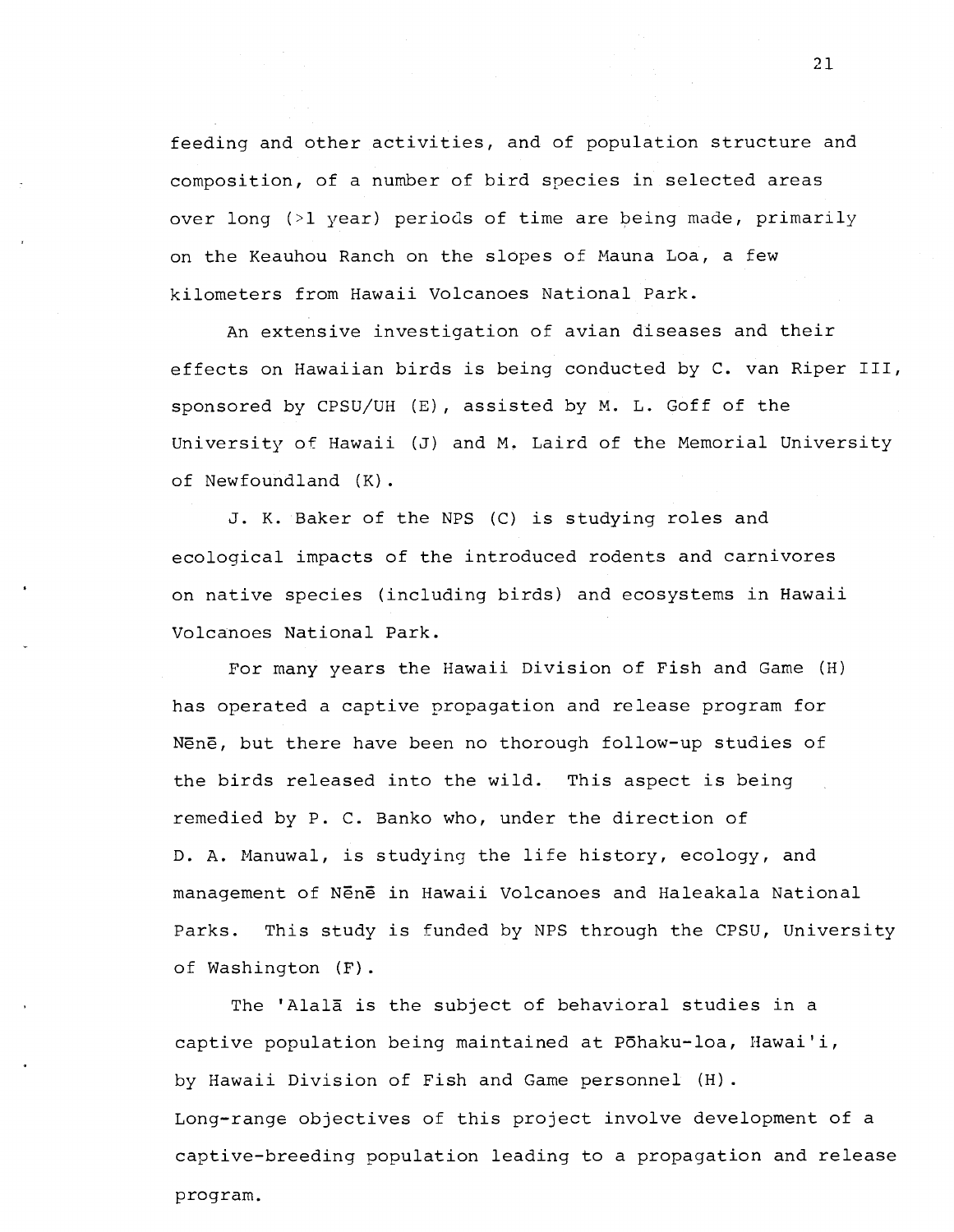### IV. RESEARCH RECOMMENDED FOR NATIONAL PARK SERVICE SUPPORT

From the review presented above, it is evident that a number of agencies are involved in sponsoring research on endangered birds in Hawai'i. We must now address the need for and desirability of NPS sponsorship of such research.

It is within the policy of the NPS, as well as scientifically desirable, that the NPS sponsor missionoriented basic research needed to enable its resource managers to manage native bird populations within national parks in line with the objectives of NPS. It becomes necessary that the NPS sponsor such research when the work is not being done by other agencies. Those studies now being supported by NPS in Hawai'i do not seem to duplicate work being sponsored by other agencies and should be continued; in addition, some areas in which research is needed but not yet underway are identified as candidates for NPS support.

## A. Ongoing

## 1. Research on status in the past and probable causes of decline

The project "A Historical Synthesis of Endemic Hawaiian Birds with Special Emphasis on Birds Found Within Areas Administered by the National Park Service," being carried out by W. E. Banko under contract from NPS through the  $CPSU/UH$  (Appendix 1), is the only significant work being done in this area. The project is worthy of continued NPS support.

 $22$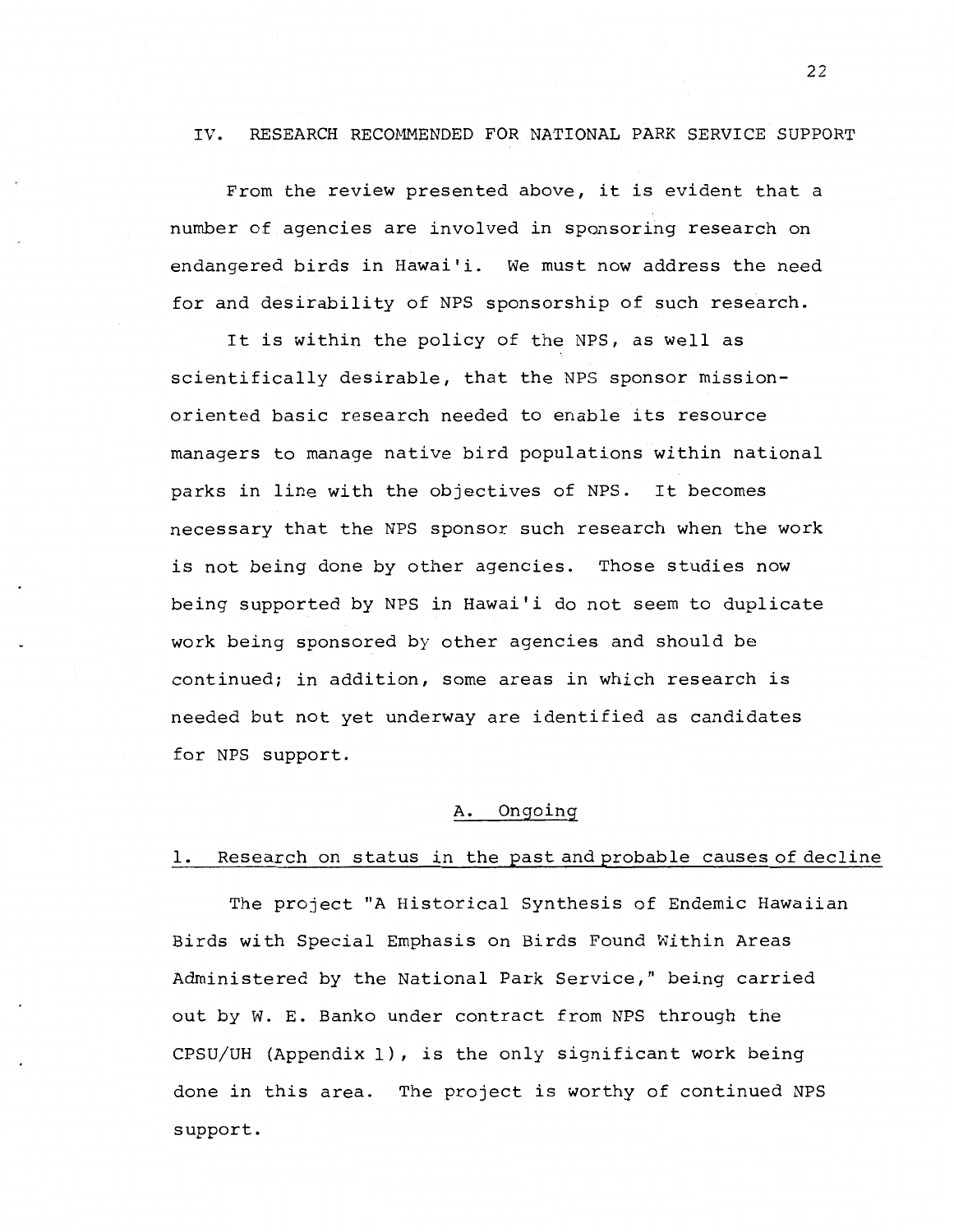#### 2. Research on present status and current inventory

Although the U.S. Fish and Wildlife Service is doing an excellent job in this area of research, its work concentrates on forest birds and forested areas. The **NPS** also needs to obtain similar data on non-forest areas within the parks. Thus the bird survey now being conducted by S. Conant with NPS support (Appendix 1) should continue. This project should, however, be somewhat modified, to emphasize only those parts of the parks not surveyed by FWS. Also, within limitations imposed by differences in ecosystem structure (e.g., forest vs. barren lava flows), bird population sizes, and availability of manpower, efforts should be made to assure some comparability of data obtained in this survey with those obtained by FWS.

## 3. Research on the factors now limiting population sizes

The investigation of avian diseases being conducted by C. van Riper I11 with NPS support (Appendix 1) is yielding vital knowledge in an area where very little factual information was previously available. Any management program must have such information, and this project should be given highest priority for continued support.

The effects of feral mammals on birds also have not been critically studied in Hawai'i. Thus J. K. Baker's study of rodents and carnivores (Appendix 1) is of importance as it relates to effects on birds. It is possible that greater emphasis could be placed on this aspect of the study than the original proposal implied, especially if the early phases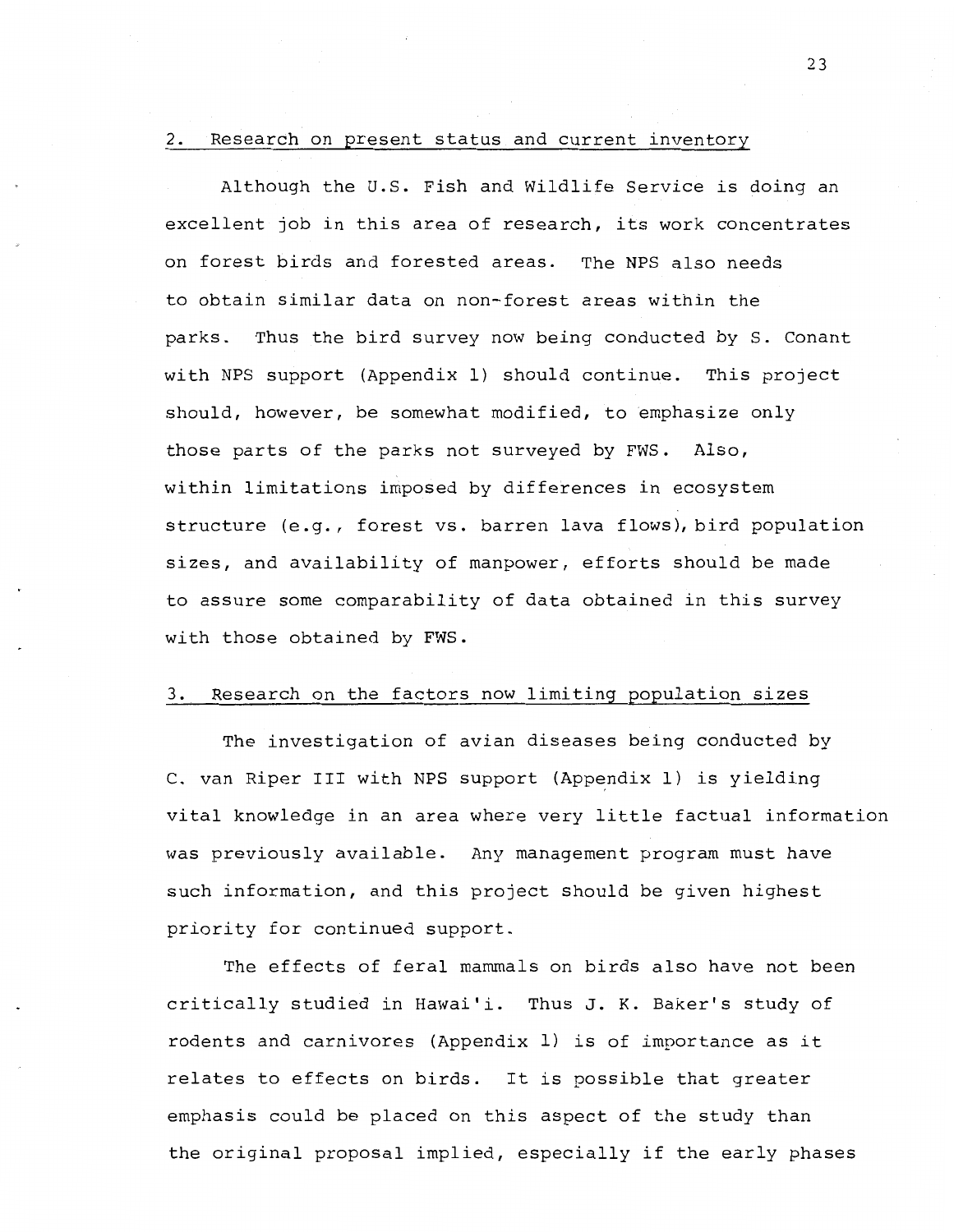of the project suggest that these mammals are having a measurable effect on native birds.

P. Banko's work with NEnE (Appendix 1) is providing reliable information of two sorts that have not been previously available. First, there have been no detailed, long-term, follow-up studies of what happens to NEnE that have been propagated in captivity and released into the wild. Yet the results of such studies have enormous implications for the resource manager attemyting to evaluate the worth of a captive propagation project. Second, Banko's study deals with some NEnE populations at lower elevations in Hawaii Volcanoes National Park, and very little is known about the ecology of the Nene at lower elevations, even though the NEn5 was formerly fairly widespread in the lowlands. For these reasons this project is particularly valuable.

## B. Proposed

Proposed research for which a need has been identified emphasizes research on the factors now limiting population sizes, i.e., what the habitat limitations are and how birds are utilizing their habitats.

**1.** In Haleakala National Park top priority goes to a study of the 'Ua'u (Hawaiian Petrel). J. Kjargaard and J. Kunioki have conducted a thorough census and marked known nesting burrows. At this point a general ecological study dealing with such diverse subjects as breeding behavior, effects of predators, habitat preferences, and habitat limiting factors

 $24$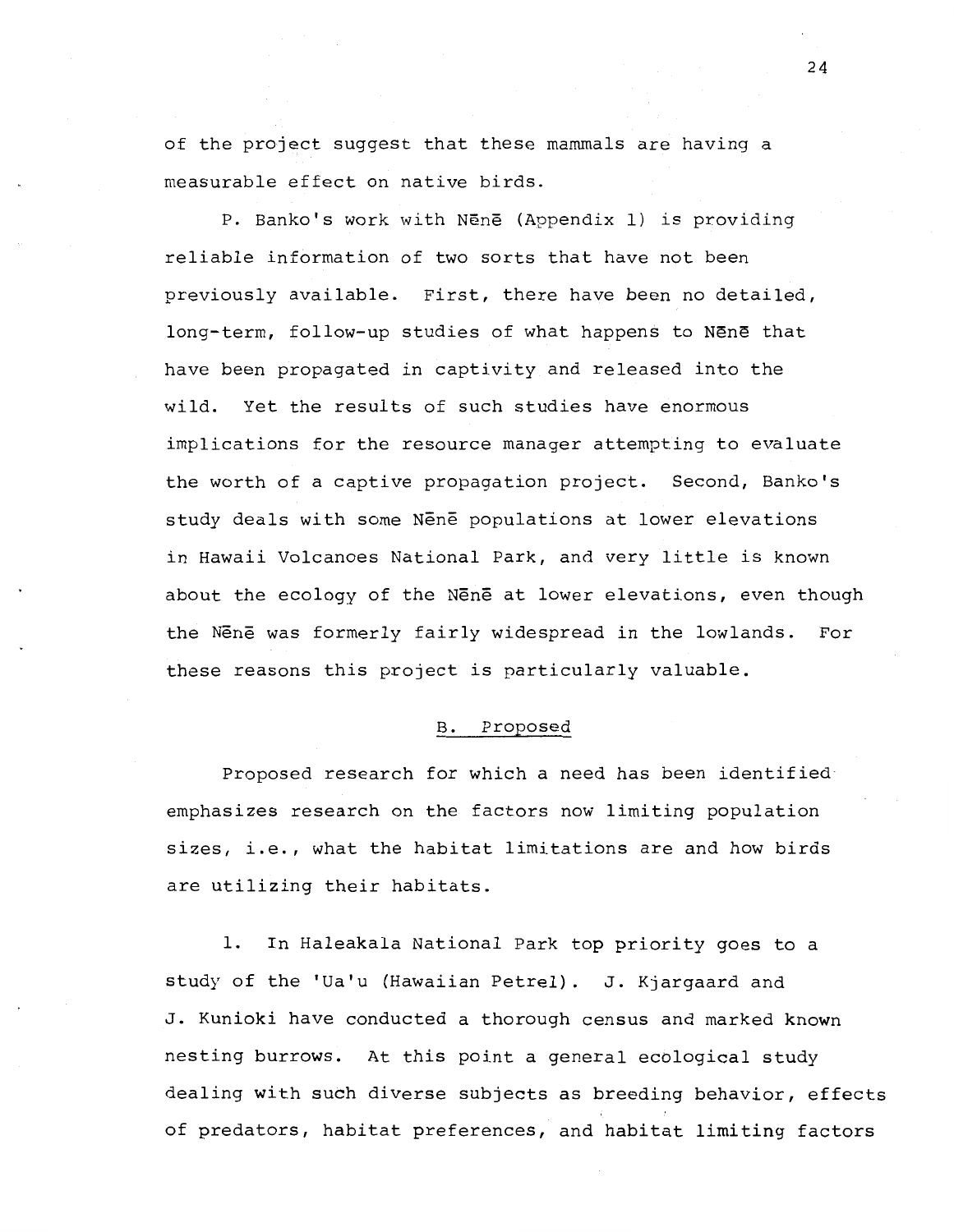is needed. A proposal to accomplish this, by D. A. Manuwal (Appendix l), has recently been funded by the NPS.

2. While the results of much of the work being conducted by C. J. Ralph's group will be applicable to park problems, this work to date has emghasized study of an area which has been greatly disturbed during the past 25 years by removal of much of the forest in logging and pasture development operations. Ease of access and ease of visibility in this region has made possible the collection of large amounts of data in fairly short periods of time. But it is not yet known how much of the information obtained is directly transferrable to closed forests and other habitats in the national parks. For example, the NPS may need to know how to manage the 'O'u in the 'Ola'a Tract, or the Maui Nuku-pu'u in  $K$ Ipahulu Valley. Therefore, there is need for a number of detailed biological studies of endangered birds within the parks. An example of such a study is that proposed by M. Stemmermann for the crested honeycreeper or 'Akohekohe in Haleakala National Park (Appendix 1). Some of these studies could comprise appropriate graduate student research projects. In other cases the studies might be too complex, or the birds too rare and the chances of success too small, for the projects to be appropriate for graduate students. As the need for such projects arises, and NPS resource managers identify them as priority items, each should be handled on an individual basis and appropriate individuals sought, generally through the CPSU/UH, or through other agencies if such assistance were available there.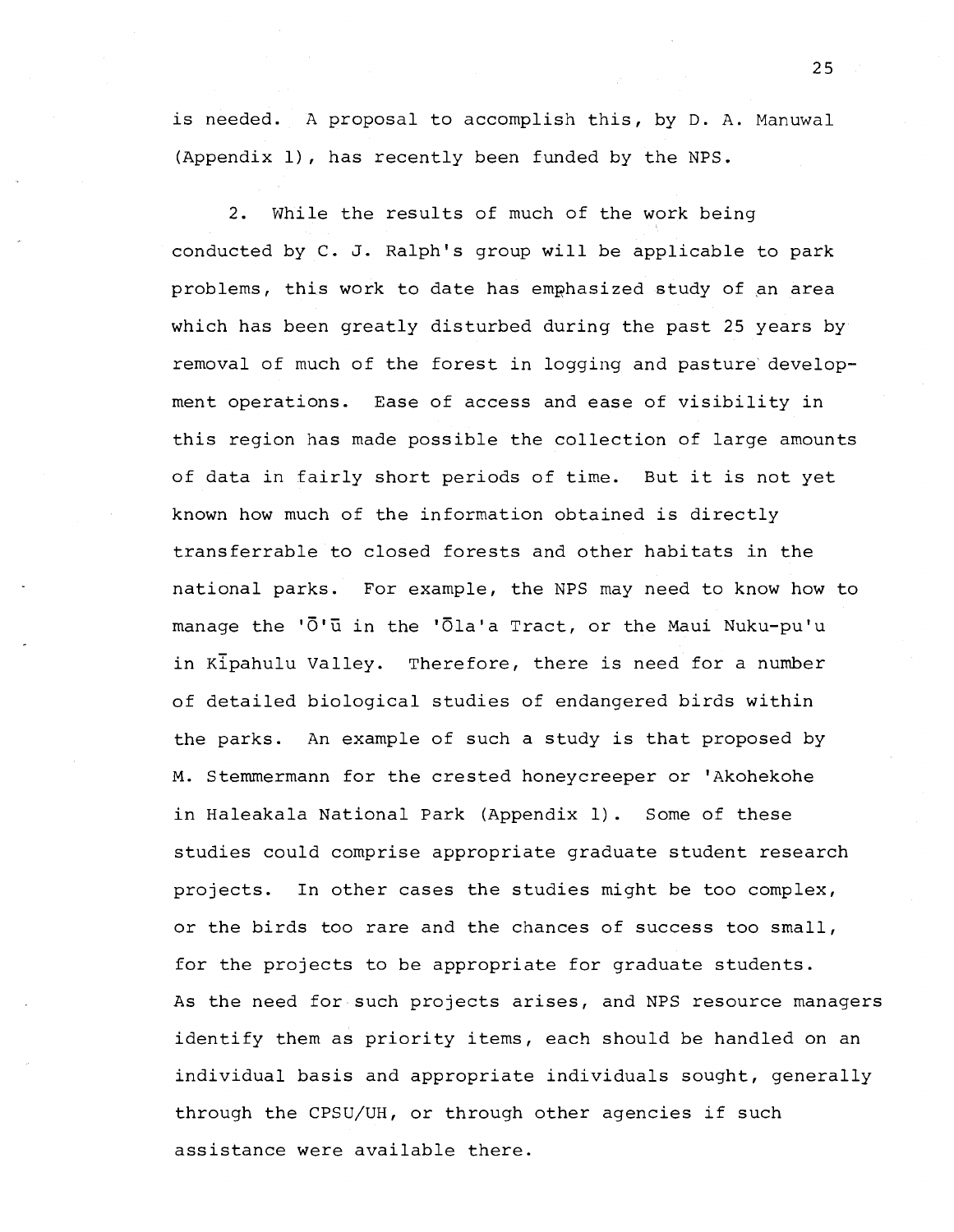### V. SPECIAL PROBLEMS

## 1. The Hawaiian Crow ('Alala)

Hawaii volcanoes National Park was formerly part of the habitat occupied by the 'Alala. Recently Hawaii Volcanoes National Park (1977) applied for a permit to salvage birds in an effort to study and breed them and eventually reestablish them in the park. The application for permit was denied by the U.S. Fish and Wildlife Service. The State Division of Fish and Game is currently salvaging and studying birds in an effort to develop an 'Alala propagation and release program.

Since Hawaii Volcanoes National Park has areas of former 'Alala habitat, is interested in reestablishing the bird in these areas, and has resources to devote to the purpose, NPS personnel should be involved in the activities of the recovery team and the implementation of the recovery plan. At the moment there is no NPS representation on the recovery team. It is my recommendation that such representation be effected, and that one or more NPS representatives in Hawai'i be appointed to this team.

# **2.** Development of facilities for captive propagation of endangered birds

The study leading to this report was initiated, in part, by a proposal for an expanded Mauna Loa Field Station of the Fish and Wildlife Service in Hawaii Volcanoes National Park. Many of the activities proposed for such a station are now underway as reported above. However, one part of the proposal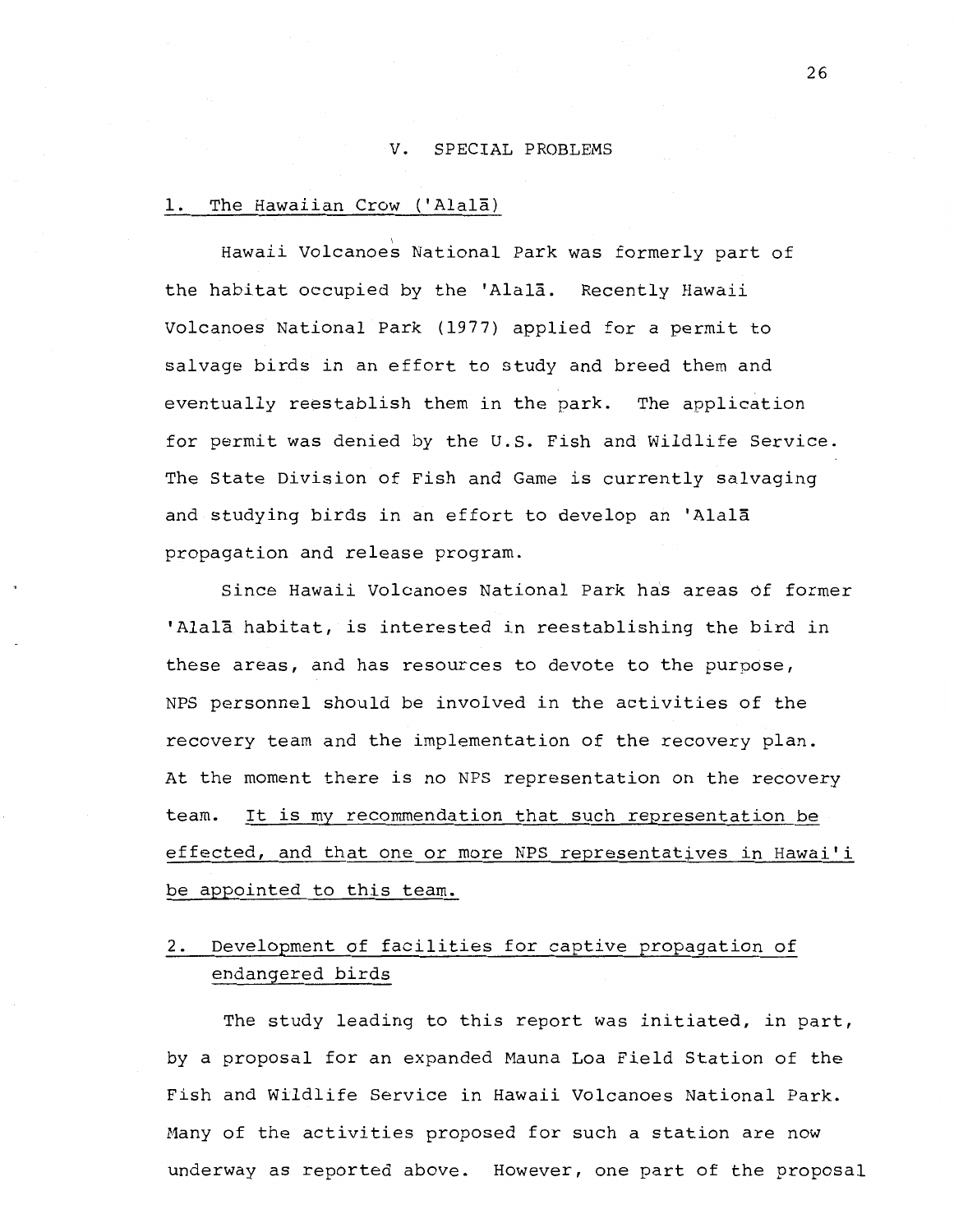called for construction of extensive propagation facilities in order that studies of endangered species of the sort carried out at the Patuxent Wildlife Research Center, eventually leading to large-scale propagation of endangered birds for subsequent release,could be conducted in Hawai'i. After consulting with Ray C. Erickson of Patuxent, it now seems inappropriate to consider development of such a facility in Hawai'i. The costs of such a facility are enormous:

- a) large areas of land are needed, in part to enable effective quarantine procedures to be carried out when necessary, in part to provide the privacy required by many wild species, especially during breeding seasons;
- b) a large professional staff is needed, including ornithologists, behavioral scientists, veterinarians, animal nutrition specialists, pathologists, and administrators.

The putative benefits of such a facility in Hawai'i are questionable. While much valuable research has been conducted at the Patuxent facility, it has not functioned effectively as a site where captive populations have been propagated for subsequent release into the wild. While captive breeding populations have been successful in increasing populations of Nene and some other types of birds, it is improbable that similar successes could be obtained with such ecologically specialized birds as the Hawaiian honeycreepers.

Therefore, it is recommended that extensive propagation facilities not be constructed as part of the NPS research program on endangered Hawaiian birds. This recommendation

 $27$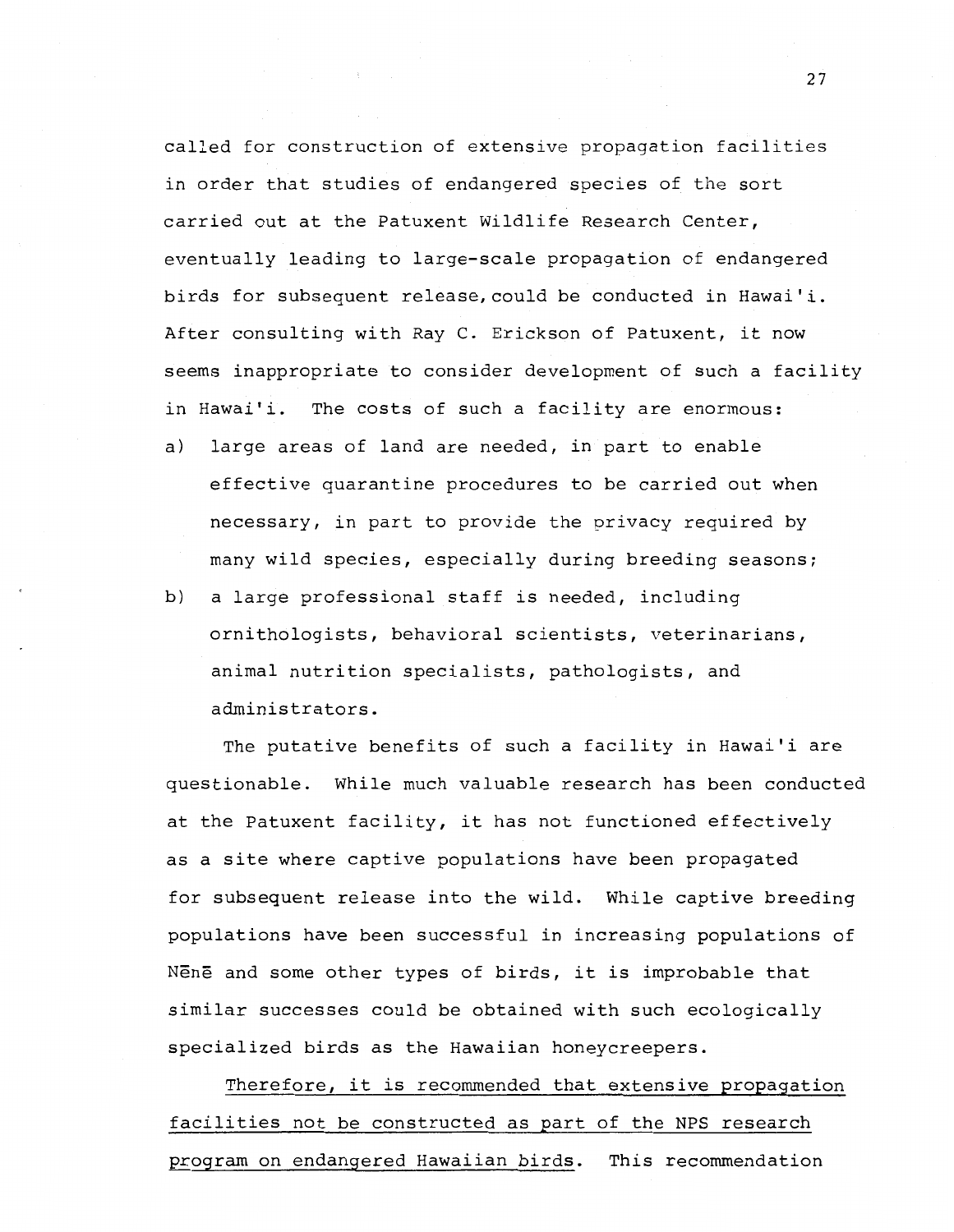should not preclude, however, the construction of small facilities needed to house birds being used in research projects such as the avian disease project, or minimal facilities that might be needed as part of a management program for Nene or, in future, for 'Alala.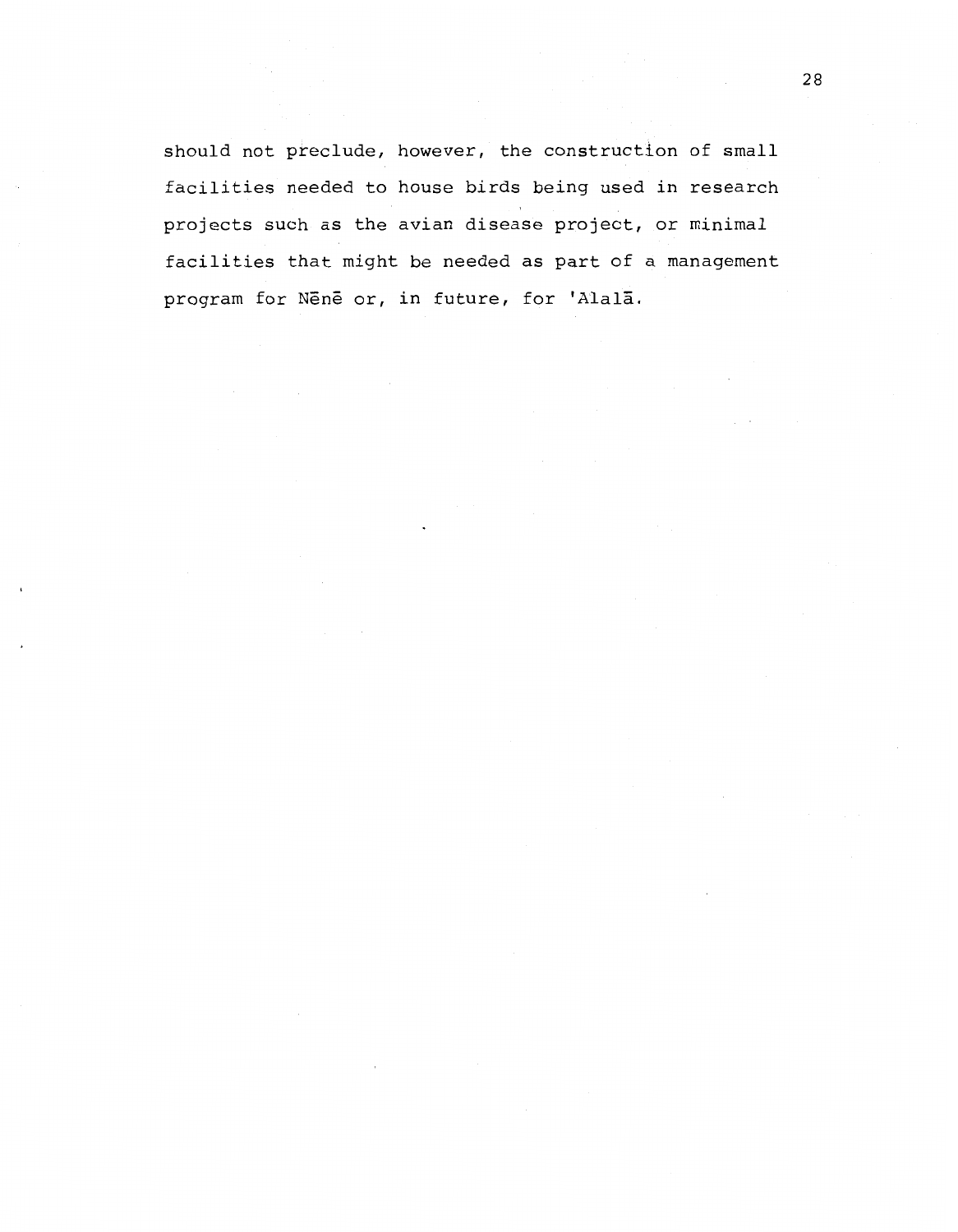#### ACKNOWLEDGEMENTS

A number of people were consulted during the preparation of this report. They include:

Fish and Wildlife Service--Dr. Lucille Stickel, Director, Patuxent Wildlife Research Center, Dr. Ray Erickson, Dr. J. M. Scott; Office of Endangered Species--Dr. Bruce MacBryde, Dr. Roger McManus, Dr. Paul Opler, Dr. Jay Sheppard, Mr. E. Kridler; National Park Service--Dr. T. Sudia, Mr. D. Dunatchik, Mr. J. Kjargaard, Mr. R. Barbee, Mr. J. K. Baker, Mr. D. Reeser, Mr. 0. L. Wallis, Mr. Francis Jaycott, Mr. Bruce Kilgore; U.S. Forest Service-- Dr. Robert E. Dils, Director of Forest Environmental Research; Institute of Pacific Islands Forestry--Mr. R. **A.**  Nelson,  $\oint x$ . C. J. Ralph; State Division of Fish and Game--Mr. D. Woodside, Mr. R. Walker; University of Hawaii-- Dr. C. W. Smith, Dr. Sheila Conant; Others--Dr. R. Shallenberger, Mr. W. Mull, Mrs. Mae Mull, Mr. F. R. Warshauer, and Mr. J. Jacobi.

While I am most grateful for the assistance and information provided by each of these people, I take full responsibility for all statements in the report. Any errors of fact or interpretation are mine alone.

Special thanks go to Dr. C. W. Smith for his constant encouragement, and to Ms. Deborah Weiner for typing the manuscript.

29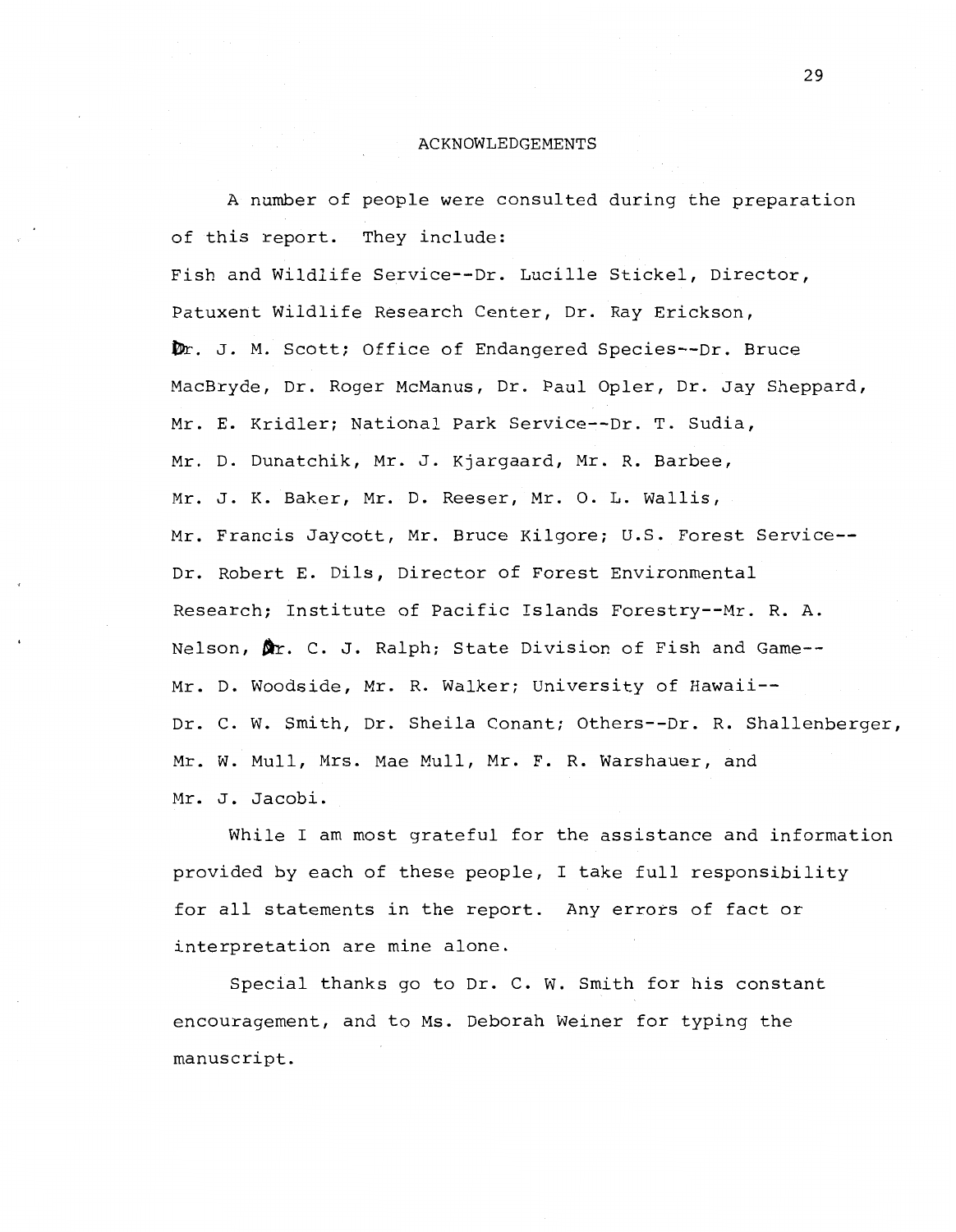#### LITERATURE CITED

- Amadon, D. 1950. The Hawaiian Honeycreepers (Aves, Drepaniidae). Bull. Amer. Mus. Nat. Hist. 95: 151-262.
- Atkinson, I.A.E. 1977. A reassessment of factors, particularly Rattus rattus L., that influenced the decline of endemic forest birds in the Hawaiian Islands. Pacific Science 31:109-133.
- Baldwin, P.H. 1940. Environmental relationships of birds in the Kilauea section, Hawaii National Park. Hawaii National Park, Natural Hist. Bull. 6.
- Baldwin, P.H. 1941. Checklist of the birds of the Hawaii National Park, Kilauea-Mauna Loa section, with remarks on their present status and a field key for their identification. Hawaii National Park, Natural Hist. Bull. 7.
- Baldwin, P.H. 1953. Annual cycle, environment and evolution in the Hawaiian Honeycreepers (Aves, Drepaniidae). Univ. California Publ. Zool. 54:285-398.
- Banko, W.E. 1968. Rediscovery of the Maui Nukupuu, Hemignathus lucidus affinis, and sighting of Maui Parrotbill, Pseudonestor xanthophrys, Kipahulu Valley, Maui, Hawaii. Condor 70:265-266.
- Banko, W.E. 1970. Preservation of Maui's endangered forest birds. Condor 73:120-121.
- Banko, W.E. 1978. Hawaiian bird bibliography. CPSU/UH Tech. Rep. 21 (Botany Dept., Univ. Hawaii).
- Banko, W.E., and P.C. Banko. 1976. Role of food depletion by foreign organisms in historical decline of Hawaiian forest birds. Pages 29-38 in C.W. Smith, ed. Proceedings, First Conf. in Natural Sciences, Hawaii Volcanoes National Park. CPSU/UH, Botany Dept., Univ. Hawaii.
- Berger, A.J. 1970. The present status of the birds of Hawaii. Pacific Science 24:29-42.
- Berger, A.J. 1972. Hawaiian birdlife. Univ. Press of Hawaii,<br>Honolulu. xiii + 270 pp.  $xiii + 270$  pp.
- Berger, A.J. 1975. The Hawaiian Honeycreepers, 1778-1974. Elepaio 35:97-100, 110-118.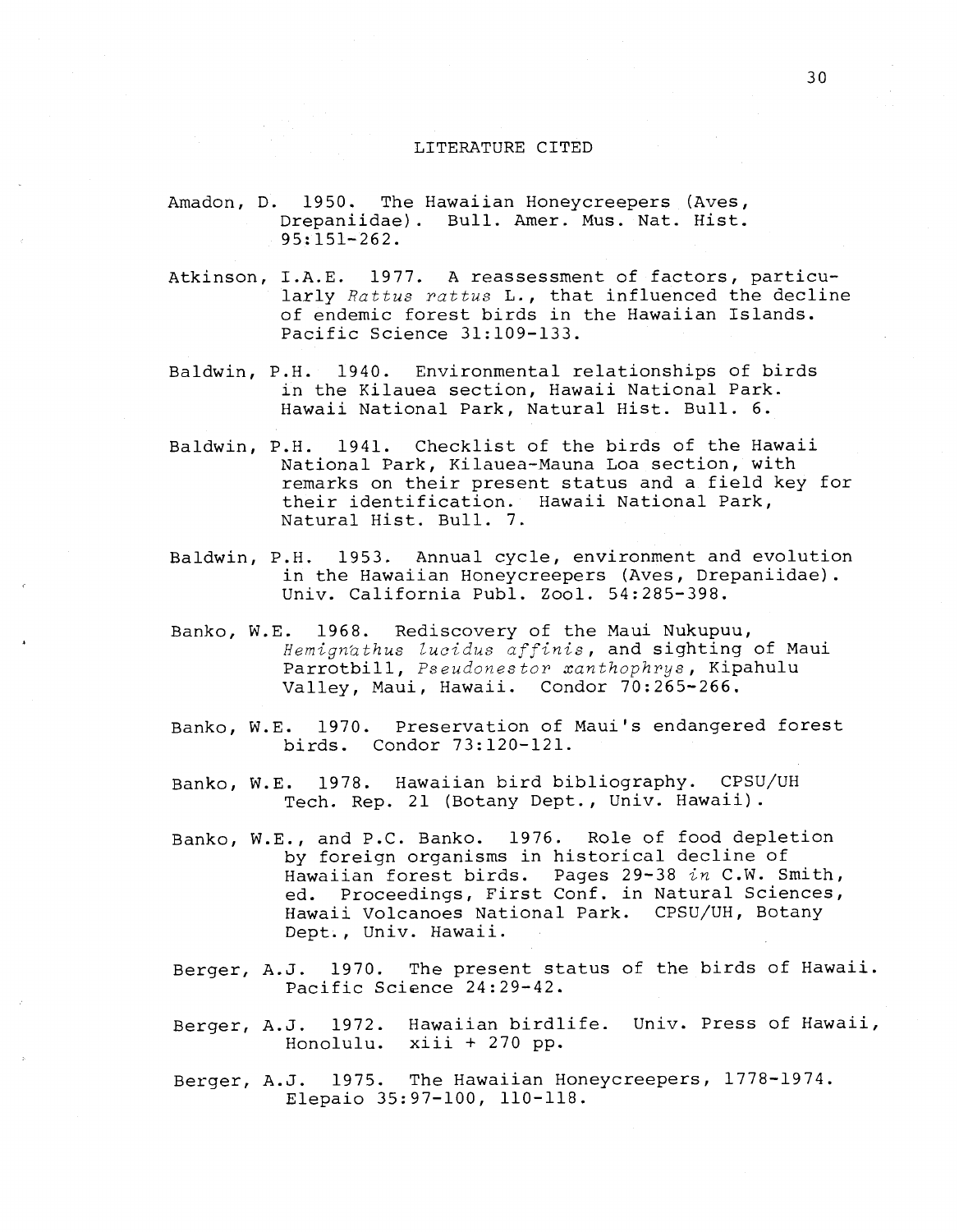Bryan, W.A. 1903. Hawaiian birds in the crater of Kilauea. Condor 5:79.

- Conant, S. 1975. Spatial distribution of bird species on the east flank of Mauna Loa. US/IBP Island Ecosystems IRP Tech. Rep. 74. 98 pp.
- Conant, S. 1976. Bird distribution and abundance above 3,000 feet in Hawaii Volcanoes National Park. Pages 63-74 in C.W. Smith, ed. Proceedings, First Conf. in Natural Sciences, Hawaii Volcanoes National Park. CPSU/UH, Botany Dept., Univ. Hawaii.
- Doty, M.S., and D. Mueller-Dombois. 1966. Atlas for bioecology studies in Hawaii Volcanoes National Park. Hawaii Botanical Sci. Paper 2. iii + 507 pp.
- Dunmire, W.W. 1961 . Birds of the National Parks in Hawaii. Hawaii Natural Hist. Assoc. 36 pp.
- Dunmire, W.W. 1961 . Peregrine falcon in Hawaii National Park. Elepaio 21:80-81.
- Dunmire, W.W. 1962. Bird populations in Hawaii Volcanoes National Park. Elepaio 22:65-70.
- Hawaii Audubon Society. 1975. Hawaii's birds. Honolulu. 96 pp.
- Hawaii Volcanoes National Park. 1974. Proposal for expanding the Mauna Loa Field Station in Hawaii Volcanoes National Park. (Submitted to U.S. Dept. of the Interior by G.B. Harry, Supt., Hawaii Volcanoes N.P.).
- Hawaii Volcanoes National Park. 1977. Application for permit to salvage and mark Corvus tropicus, Hawaiian Raven/ Crow, for the purpose of confined study and eventual reintroduction to restored park habitat. Federal Register 42(38), Feb. 25, 1977.
- Henshaw, H.W. 1902-1904. Complete list of the birds of the Hawaiian possessions, with notes on their habits. Thrum's Hawaiian Almanac and Annual 1902:54-106; 1903:73-117; 1904:113-145.
- Munro, G.C. 1944. Birds of Hawaii. Ridgway Press, Rutland Vermont. 192 pp.
- Perkins, R.C.L. 1901. An introduction to the study of the Drepanididae, a family of birds peculiar to the Hawaiian Islands. Ibis 1901:562-585.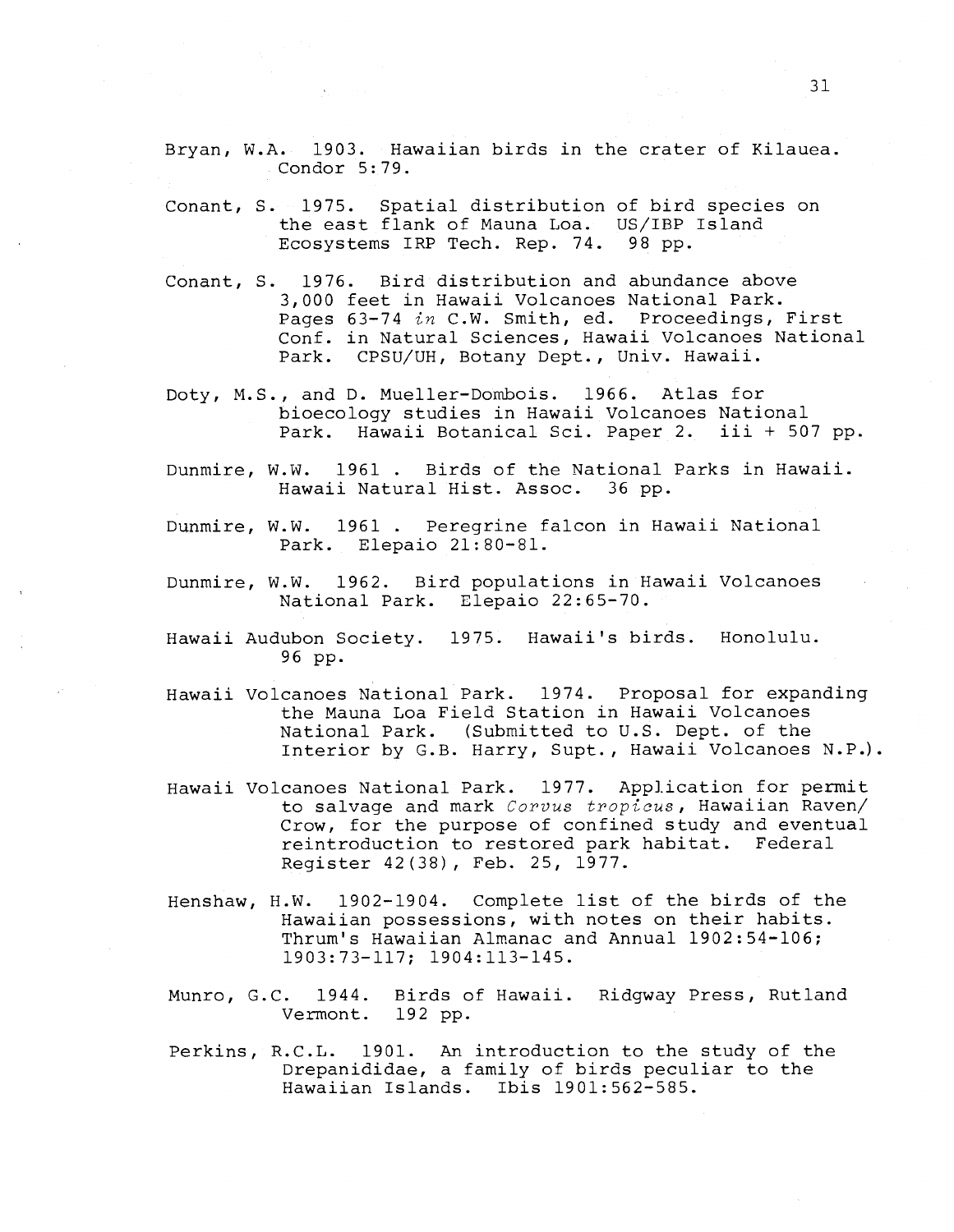Perkins, R.C.L. 1903. Vertebrata (Aves). Pages 368-465  $in$  D. Sharp, ed. Fauna Hawaiiensis, Vol. 1, Part 4. The Univ. Press, Cambridge, England The Univ. Press, Cambridge, England.

- Pyle, R.L. 1977. Preliminary list of the birds of Hawaii. Elepaio 37:110-121.
- Richards, L.P., and W.J. Bock. 1973. Functional anatomy and adaptive evolution of the feeding apparatus in the Hawaiian Honeycreeper genus Loxops (Drepanididae). Amer. Ornith. Union Ornith. Monogr. 15.
- Richardson, F., and D.H. Woodside. 1954. Rediscovery of the nesting of the Dark-rumped Petrel in the Hawaiian Islands. Condor 56:323-327.
- Rothschild, W. 1893-1900. The avifauna of Laysan and the neighboring islands. R. H. Porter, London.
- Smathers, G.A.  $1963a$ . A review and evaluation of studies and reports of the Hawaiian goose (nene). Typescript on file at Hawaii Volcanoes National Park. 8 pp. (cited by Doty and Mueller-Dombois 1966).
- Smathers, G.A. 1963b. A review and evaluation of studies and investigations of the Hawaiian honeycreepers (Drepaniidae). Typescript on file at Hawaii Volcanoes National Park. 17 pp. (cited by Doty and Mueller-bombois 1966).
- Warner, R.E. 1961. Hawaii's birds--birth and death of an island biota. Pacific Discovery 14(5)
- Warner, R.E., ed. 1967. Scientific report of the Kipahulu Valley expedition. The Nature Conservancy. v + 184 pp.
- Warner, R.E. 1968. The role of introduced diseases in the extinction of the endemic Hawaiian avifauna. Condor 70:lOl-120.
- Warner, R.E. 1973. To kill a honeycreeper. Natural History, Aug.-Sept. 1973, pp. 30-39, 74-78.
- Wilson, S.B., and A.H. Evans. 1890-1899. Aves Hawaiiensis: The birds of the Sandwich Islands. R.H. porter, London.